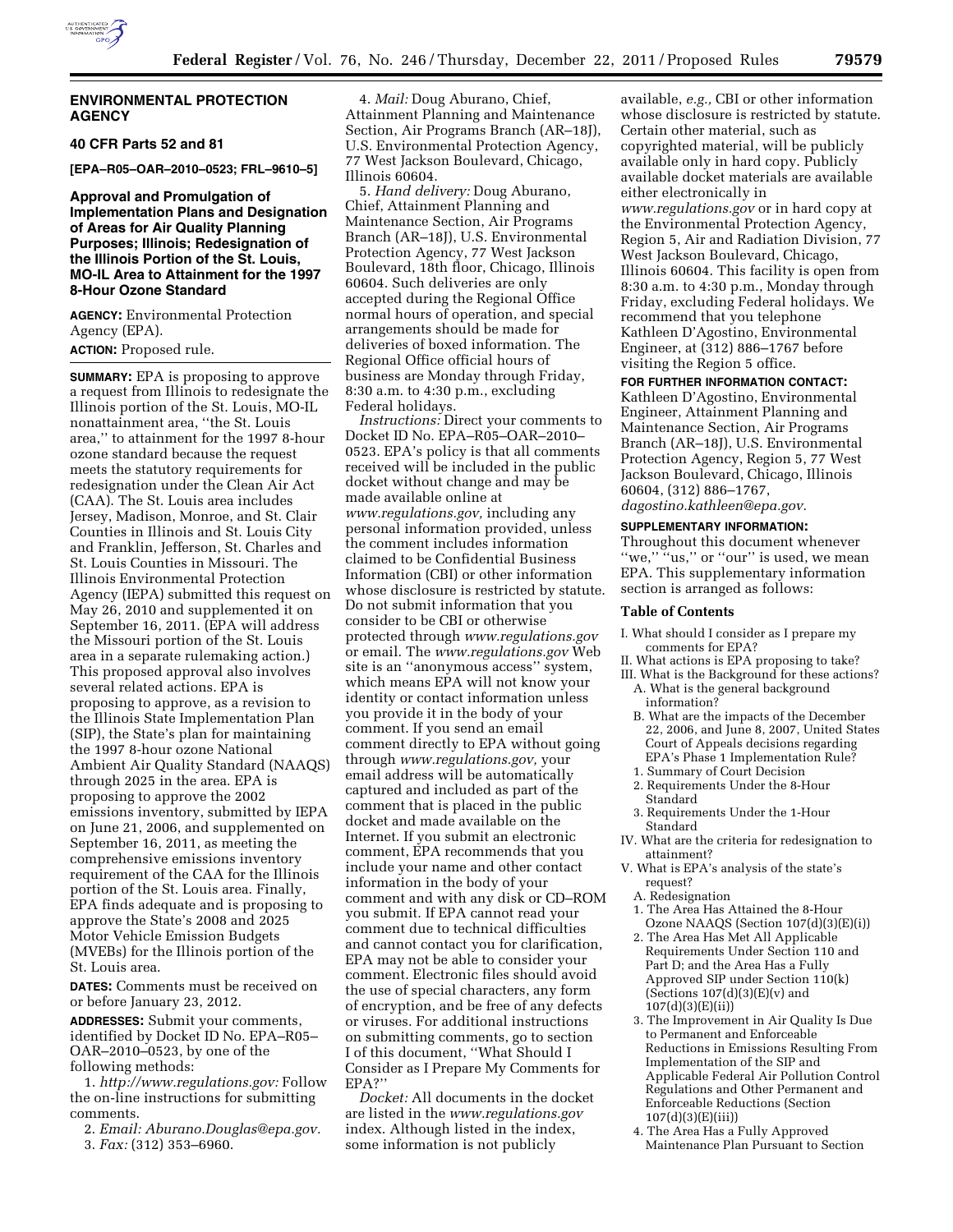175A of the CAA (Section 107(d)(3)(E)(iv))

B. Adequacy of the MVEBs

C. 2002 Comprehensive Emissions Inventory

VI. Summary of Actions

VII. Statutory and Executive Order Reviews

# **I. What should I consider as I prepare my comments for EPA?**

When submitting comments, remember to:

1. Identify the rulemaking by docket number and other identifying information (subject heading, **Federal Register** date and page number).

2. Follow directions—EPA may ask you to respond to specific questions or organize comments by referencing a Code of Federal Regulations (CFR) part or section number.

3. Explain why you agree or disagree; suggest alternatives and substitute language for your requested changes.

4. Describe any assumptions and provide any technical information and/or data that you used.

5. If you estimate potential costs or burdens, explain how you arrived at your estimate in sufficient detail to allow for it to be reproduced.

6. Provide specific examples to illustrate your concerns, and suggest alternatives.

7. Explain your views as clearly as possible, avoiding the use of profanity or personal threats.

8. Make sure to submit your comments by the comment period deadline identified.

# **II. What actions is EPA proposing to take?**

EPA is proposing to determine that the Illinois portion of the St. Louis area has met the requirements for redesignation under section 107(d)(3)(E) of the CAA. EPA is thus proposing to approve the request from IEPA to change the legal designation of the Illinois portion of the St. Louis area from nonattainment to attainment for the 1997 8-hour ozone NAAQS. EPA is also taking several additional actions related to the State's redesignation request, as discussed below.

EPA is proposing to approve, as a revision to the Illinois SIP, the State's maintenance plan (such approval being one of the CAA criteria for redesignation to attainment status). The maintenance plan is designed to keep the St. Louis area in attainment of the ozone NAAQS through 2025.

EPA is proposing to approve the 2002 volatile organic compound (VOC) and nitrogen oxides  $(NO<sub>X</sub>)$  emissions inventories for the Illinois portion of the St. Louis area, documented in IEPA's May 26, 2010, and September 16, 2011

submittals. These emissions inventories satisfy the requirement in section  $182(a)(1)$  of the CAA for a comprehensive emission inventory.

Finally, EPA finds adequate and is proposing to approve the newlyestablished 2008 and 2025 MVEBs for the Illinois portion of the St. Louis area. The adequacy comment period for the MVEBs began on September 26, 2011, with EPA's posting of the availability of the submittal on EPA's Adequacy Web site (at *[http://www.epa.gov/otaq/](http://www.epa.gov/otaq/stateresources/transconf/adequacy.htm) [stateresources/transconf/adequacy.](http://www.epa.gov/otaq/stateresources/transconf/adequacy.htm) [htm](http://www.epa.gov/otaq/stateresources/transconf/adequacy.htm)*). The adequacy comment period for these MVEBs ended on October 26, 2011. EPA did not receive any requests for this submittal, or comments on this submittal during the adequacy comment period. Please see section V.B. of this rulemaking, ''Adequacy of the MVEBs,'' for further explanation of this process. Therefore, EPA finds adequate, and is proposing to approve, the State's 2008 and 2025 MVEBs for the Illinois portion of the St. Louis area. These MVEBs will be used in future transportation conformity analyses for the area.

# **III. What is the background for these actions?**

# *A. What is the general background information?*

Ground-level ozone is not emitted directly by sources. Rather, emissions of  $NO<sub>x</sub>$  and VOCs react in the presence of sunlight to form ground-level ozone.  $NO<sub>X</sub>$  and VOCs are referred to as precursors of ozone.

The CAA establishes a process for air quality management through the NAAQS. Before promulgation of the 8-hour standard, the ozone NAAQS was based on a 1-hour standard. On November 6, 1991 (56 FR 56693, 56751 and 56813), the St. Louis area was designated as a moderate nonattainment area under the 1-hour ozone NAAQS. Jersey County, Illinois, was not included as part of the St. Louis area, and was designated as a marginal nonattainment area under the 1-hour standard (56 FR 56693 and 56751). The Illinois portion of the St. Louis area was subsequently redesignated to attainment of the 1-hour standard effective May 12, 2003. (See 68 FR 25442, published May 12, 2003.) Jersey County was redesignated to attainment of the 1-hour standard effective April 13, 1995. (See 60 FR 13631, published March 14, 1995.) These attainment designations were thus in effect at the time EPA revoked the 1-hour ozone NAAQS, on June 15, 2005.

On July 18, 1997 (62 FR 38856), EPA promulgated an 8-hour ozone standard of 0.08 parts per million parts (ppm). On April 30, 2004 (69 FR 23857), EPA published a final rule designating and classifying areas under the 8-hour ozone NAAQS. These designations and classifications became effective June 15, 2004. EPA designated as nonattainment any area that was violating the 8-hour ozone NAAQS based on the three most recent years of air quality data, 2001– 2003.

The CAA contains two sets of provisions, subpart 1 and subpart 2, that address planning and control requirements for nonattainment areas. (Both are found in title I, part D, of the CAA; 42 U.S.C. 7501–7509a and 7511– 7511f, respectively.) Subpart 1 contains general requirements for nonattainment areas for any pollutant, including ozone, governed by a NAAQS. Subpart 2 provides more specific requirements for ozone nonattainment areas.

Under EPA's implementation rule for the 1997 8-hour ozone standard, (69 FR 23951, published April 30, 2004), an area was classified under subpart 2 based on its 8-hour ozone design value (*i.e.* the three-year average annual fourth-highest daily maximum 8-hour average ozone concentration), if it had a 1-hour design value at the time of designation at or above 0.121 ppm (the lowest 1-hour design value in Table 1 of subpart 2) (69 FR 23954). All other areas were covered under subpart 1, based upon their 8-hour design values (69 FR 23958). The St. Louis area was designated as a subpart 2, 8-hour ozone moderate nonattainment area by EPA on April 30, 2004 (69 FR 23857, 23898, and 23915), based on air quality monitoring data from 2001–2003 (69 FR 23860).

40 CFR 50.10 and 40 CFR part 50, appendix I provide that the 8-hour ozone standard is attained when the three-year average of the annual fourthhighest daily maximum 8-hour average ozone concentration is less than or equal to 0.08 ppm, when rounded. The data completeness requirement is met when the average percent of days with valid ambient monitoring data is greater than 90%, and no single year has less than 75% data completeness. See 40 CFR part 50, appendix I, 2.3(d).

IEPA submitted a request to redesignate the Illinois portion of the St. Louis area to attainment for the 8-hour ozone standard on May 26, 2010 and supplemented the request on September 16, 2011. Complete, quality-assured and certified data for 2008–2010 indicate that the 8-hour NAAQS for ozone, as promulgated in 1997, has been attained for the St. Louis area. In addition, available preliminary monitoring data for 2011 continue to show the area in attainment of the standard. Under the CAA, nonattainment areas may be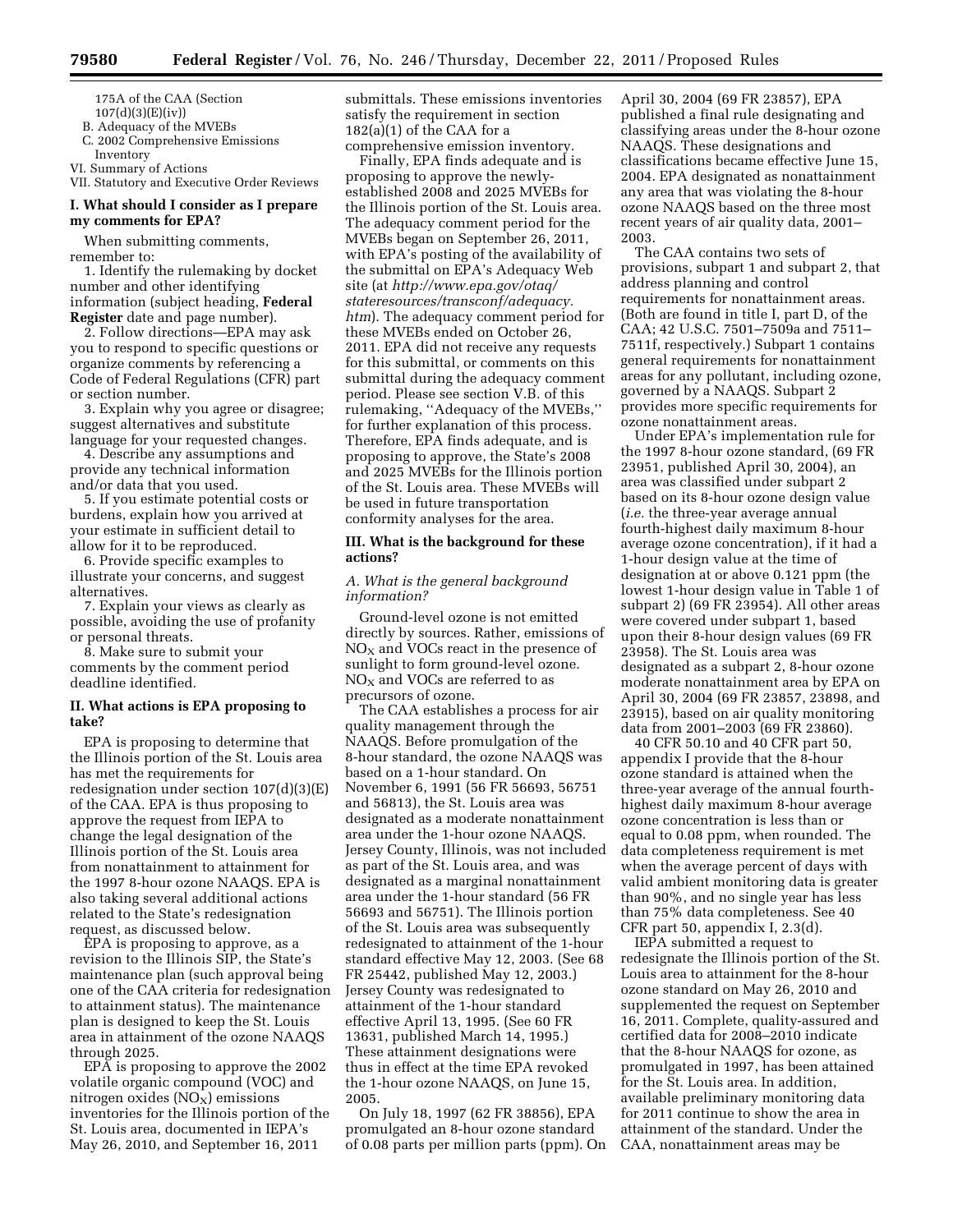redesignated to attainment if sufficient complete, quality-assured data are available for the Administrator to determine that the area has attained the standard, and the area meets the other CAA redesignation requirements in section 107(d)(3)(E).

On March 27, 2008 (73 FR 16436), EPA promulgated a revised 8-hour ozone standard of 0.075 ppm. EPA has not yet designated areas under the 2008 standard. The actions addressed in today's proposed rulemaking relate only to the 1997 8-hour ozone standard.

# *B. What are the impacts of the December 22, 2006, and June 8, 2007, United States Court of Appeals decisions regarding EPA's Phase 1 Implementation Rule?*

#### 1. Summary of Court Decision

On December 22, 2006, in *South Coast Air Quality Management Dist.* v. *EPA,* the U.S. Court of Appeals for the District of Columbia Circuit vacated EPA's Phase 1 Implementation Rule for the 8-hour Ozone Standard (69 FR 23951, April 30, 2004). 472 F.3d 882 (DC Cir. 2006). On June 8, 2007, in response to several petitions for rehearing, the D.C. Circuit Court (Court) clarified that the Phase 1 Rule was vacated only with regard to those parts of the rule that had been successfully challenged. *Id.,* Docket No. 04 1201. Therefore, several provisions of the Phase 1 Rule remain effective: Provisions related to classifications for areas currently classified under subpart 2 of title I, part D, of the CAA as 8-hour ozone nonattainment areas; the 8-hour ozone attainment dates; and the timing for emissions reductions needed for attainment of the 8-hour ozone NAAQS. The June 8, 2007, decision also left intact the Court's rejection of EPA's reasons for implementing the 8-hour standard in certain nonattainment areas under subpart 1 in lieu of subpart 2. By limiting the vacatur, the Court let stand EPA's revocation of the 1-hour standard and those anti-backsliding provisions of the Phase 1 Rule that had not been successfully challenged.

The June 8, 2007, decision reaffirmed the December 22, 2006, decision that EPA had improperly failed to retain four measures required for 1-hour nonattainment areas under the antibacksliding provisions of the regulations: (1) Nonattainment area New Source Review (NSR) requirements based on an area's 1-hour nonattainment classification; (2) section 185 penalty fees for 1-hour severe or extreme nonattainment areas; (3) measures to be implemented pursuant to section 172(c)(9) or 182(c)(9) of the CAA, on the

contingency of an area not making reasonable further progress toward attainment of the 1-hour NAAQS, or for failure to attain that NAAQS; and (4) certain transportation conformity requirements for certain types of Federal actions. The June 8, 2007, decision clarified that the Court's reference to conformity requirements was limited to requiring the continued use of 1-hour motor vehicle emissions budgets until 8 hour budgets were available for 8-hour conformity determinations.

This section sets forth EPA's views on the potential effect of the Court's rulings on this proposed redesignation action. For the reasons set forth below in sections B.2. and B.3., EPA does not believe that the Court's rulings alter any requirements relevant to this redesignation action so as to preclude redesignation or prevent EPA from proposing or ultimately finalizing this redesignation. EPA concludes that the Court's December 22, 2006, and June 8, 2007, decisions impose no impediment to moving forward with redesignation of this area to attainment, because even in light of the Court's decisions, redesignation is appropriate under the relevant redesignation provisions of the CAA and longstanding policies regarding redesignation requests.

2. Requirements Under the 8-Hour Standard

With respect to the 8-hour standard, the St. Louis area is classified under subpart 2. The June 8, 2007, opinion clarifies that the Court did not vacate the Phase 1 Rule's provisions with respect to classifications for areas under subpart 2. The Court's decision therefore upholds EPA's classifications for those areas classified under subpart 2 for the 1997 8-hour ozone standard.

3. Requirements Under the 1-Hour Standard

With respect to the 1-hour standard requirements, the St. Louis area and Jersey County area were attainment areas subject to a CAA section 175A maintenance plan under the 1-hour standard. The DC Circuit's decisions with respect to 1-hour nonattainment anti-backsliding requirements do not impact redesignation requests for these types of areas, except to the extent that the Court, in its June 8, 2007, decision, clarified that for those areas with 1-hour motor vehicle emissions budgets in their maintenance plans, anti-backsliding requires that those 1-hour budgets must be used for 8-hour conformity determinations until replaced by 8-hour budgets. All conformity determinations must comply with the applicable

requirements of EPA's conformity regulations at 40 CFR part 93.

The three other anti-backsliding provisions for the 1-hour standard that the Court found were not properly retained, the nonattainment NSR requirements, contingency measures (pursuant to section  $172(c)(9)$  or 182(c)(9)), and penalty fee provisions, do not apply to the St. Louis area and Jersey County area because these areas are attainment areas subject to a maintenance plan for the 1-hour standard, and have been redesignated to attainment for the 1-hour standard.

Thus, the decision in South Coast Air Quality Management Dist. would not preclude EPA from finalizing the redesignation of the St. Louis area.

# **IV. What are the criteria for redesignation to attainment?**

The CAA provides the requirements for redesignating a nonattainment area to attainment. Specifically, section 107(d)(3)(E) allows for redesignation provided that: (1) The Administrator determines that the area has attained the applicable NAAQS; (2) the Administrator has fully approved the applicable implementation plan for the area under section 110(k); (3) the Administrator determines that the improvement in air quality is due to permanent and enforceable reductions in emissions resulting from implementation of the applicable SIP and applicable Federal air pollutant control regulations and other permanent and enforceable reductions; (4) the Administrator has fully approved a maintenance plan for the area as meeting the requirements of section 175A; and, (5) the state containing such area has met all requirements applicable to the area under section 110 and part D. Illinois' request for redesignation of the Illinois portion of the St. Louis area is evaluated for each of these requirements in section V.A. below.

EPA provided guidance on redesignation in the General Preamble for the Implementation of Title I of the CAA Amendments of 1990 on April 16, 1992 (57 FR 13498), and supplemented this guidance on April 28, 1992 (57 FR 18070). EPA has provided further guidance on processing redesignation requests in the following documents:

- ''Ozone and Carbon Monoxide Design Value Calculations,'' Memorandum from William G. Laxton, Director Technical Support Division, June 18, 1990;
- ''Maintenance Plans for Redesignation of Ozone and Carbon Monoxide Nonattainment Areas,'' Memorandum from G.T. Helms,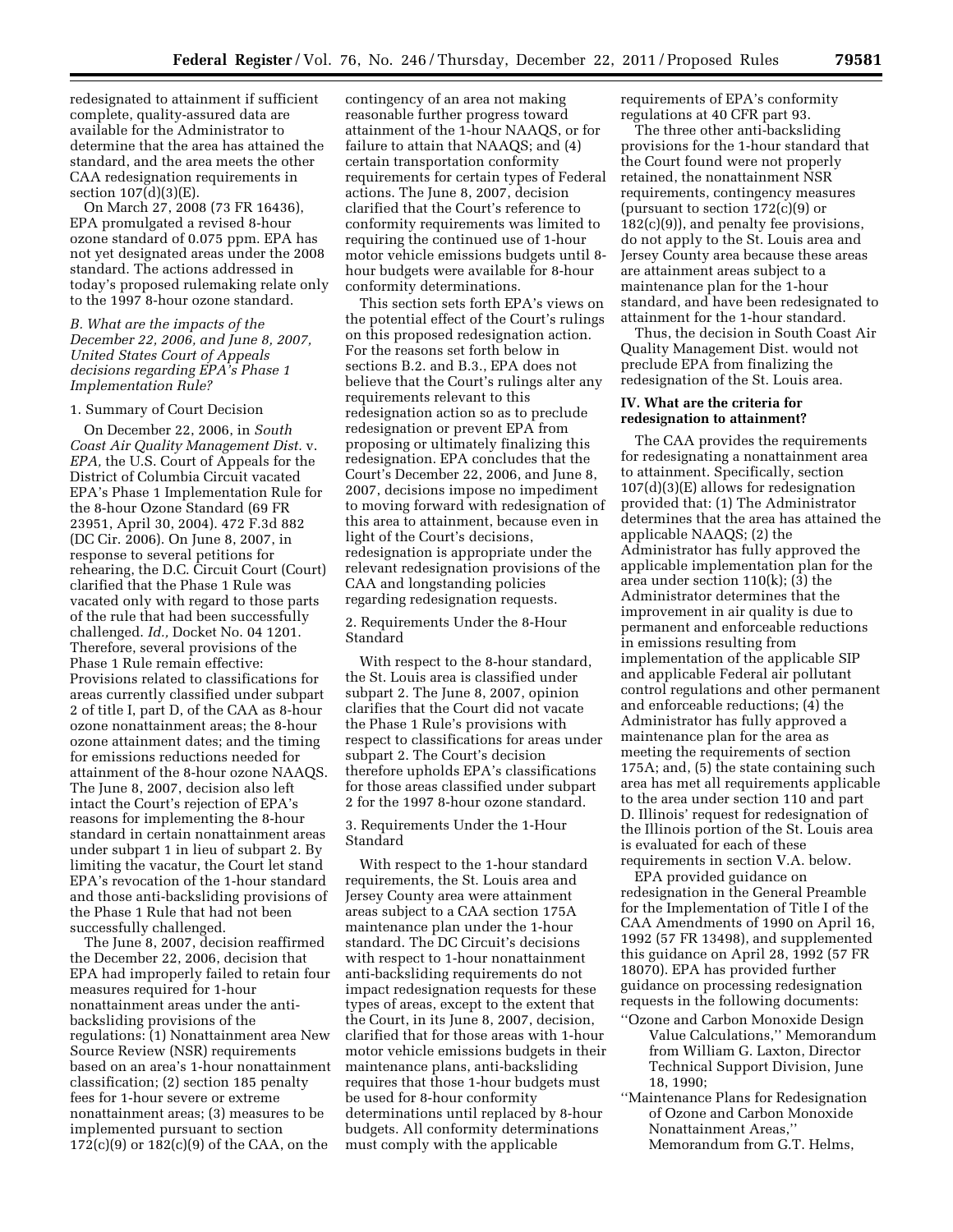Chief, Ozone/Carbon Monoxide Programs Branch, April 30, 1992;

- ''Contingency Measures for Ozone and Carbon Monoxide (CO) Redesignations,'' Memorandum from G.T. Helms, Chief, Ozone/ Carbon Monoxide Programs Branch, June 1, 1992;
- ''Procedures for Processing Requests to Redesignate Areas to Attainment,'' Memorandum from John Calcagni, Director, Air Quality Management Division, September 4, 1992;
- ''State Implementation Plan (SIP) Actions Submitted in Response to Clean Air Act (ACT) Deadlines,'' Memorandum from John Calcagni, Director, Air Quality Management Division, October 28, 1992;
- ''Technical Support Documents (TSD's) for Redesignation Ozone and Carbon Monoxide (CO) Nonattainment Areas, Memorandum from G.T. Helms, Chief, Ozone/Carbon Monoxide Programs Branch, August 17, 1993;
- ''State Implementation Plan (SIP) Requirements for Areas Submitting Requests for Redesignation to Attainment of the Ozone and Carbon Monoxide (CO) National Ambient Air Quality Standards (NAAQS) On or After November 15, 1992,'' Memorandum from Michael H. Shapiro, Acting Assistant Administrator for Air and Radiation, September 17, 1993; ''Use of Actual Emissions in

Maintenance Demonstrations for

Ozone and CO Nonattainment Areas,'' Memorandum from D. Kent Berry, Acting Director, Air Quality Management Division, to Air Division Directors, Regions 1–10, November 30, 1993.

- ''Part D New Source Review (part D NSR) Requirements for Areas Requesting Redesignation to Attainment,'' Memorandum from Mary D. Nichols, Assistant Administrator for Air and Radiation, October 14, 1994; and
- ''Reasonable Further Progress, Attainment Demonstration, and Related Requirements for Ozone Nonattainment Areas Meeting the Ozone National Ambient Air Quality Standard,'' Memorandum from John S. Seitz, Director, Office of Air Quality Planning and Standards, May 10, 1995.

# **V. What is EPA's analysis of the state's request?**

### *A. Redesignation*

EPA is proposing to determine that the Illinois portion of the St. Louis area has met all applicable redesignation criteria under CAA section 107(d)(3)(E). The basis for EPA's proposed approval of the redesignation request is as follows:

1. The Area Has Attained the 8-Hour Ozone NAAQS (Section 107(d)(3)(E)(i))

On June 9, 2011 (76 FR 33647) EPA made a determination that the St. Louis area attained the 1997 8-hour ozone

NAAQS based on monitoring data for the 2008–2010 time period. An area may be considered to be attaining the 8-hour ozone NAAQS if there are no violations, as determined in accordance with 40 CFR 50.10 and part 50, appendix I, based on three complete, consecutive calendar years of quality-assured air quality monitoring data. To attain this standard, the three-year average of the fourth-highest daily maximum 8-hour average ozone concentration measured at each monitor within an area over each year must not exceed 0.08 ppm. Based on the rounding convention described in 40 CFR part 50, appendix I, the standard is attained if the design value  $\frac{1}{1}$  is 0.084 ppm or below. The data must be collected and quality-assured in accordance with 40 CFR part 58, and recorded in the EPA's Air Quality System (AQS). The monitors generally should have remained at the same location for the duration of the monitoring period required for demonstrating attainment.

All 2008–2010 monitoring data have been quality-assured in accordance with 40 CFR 58.10, recorded in the AQS database, and certified. The data meet the completeness criteria in 40 CFR part 50, appendix I, which requires a minimum completeness of 75 percent annually and 90 percent over each three-year period. Monitoring data are presented in Table 1 below. In addition, available preliminary monitoring data for 2011 continue to show the area in attainment of the standard.

TABLE 1—ANNUAL 4TH HIGH DAILY MAXIMUM 8-HOUR OZONE CONCENTRATION AND THREE YEAR AVERAGES OF 4TH HIGH DAILY MAXIMUM 8-HOUR OZONE CONCENTRATIONS

| State    | County         | Monitor                           | 2008 4th high<br>(ppm) | 2009 4th high<br>(ppm) | 2010 4th high<br>(ppm) | 2008-2010<br>average<br>(ppm) |
|----------|----------------|-----------------------------------|------------------------|------------------------|------------------------|-------------------------------|
| Illinois | Jersey         | Jerseyville 17-083-<br>1001.      | 0.069                  | 0.068                  | 0.072                  | 0.069                         |
|          | Madison        | Alton 17-119-0008                 | 0.068                  | 0.067                  | 0.080                  | 0.071                         |
|          |                | Maryville 17-119-1009             | 0.070                  | 0.074                  | 0.074                  | 0.072                         |
|          |                | Wood River 17-119-<br>3007.       | 0.067                  | 0.066                  | 0.070                  | 0.067                         |
|          | St. Clair      | East St. Louis 17-163-<br>0010.   | 0.064                  | 0.069                  | 0.072                  | 0.068                         |
| Missouri | Jefferson      | Arnold 29-099-00019               | 0.070                  | 0.070                  | 0.077                  | 0.072                         |
|          | St. Charles    | Orchard Farm 29-183-<br>1004.     | 0.072                  | 0.073                  | 0.077                  | 0.074                         |
|          |                | West Alton 29-183-<br>1002.       | 0.076                  | 0.071                  | 0.084                  | 0.077                         |
|          | St. Louis      | Maryland Heights 29-<br>189-0014. | 0.069                  | 0.070                  | 0.076                  | 0.071                         |
|          |                | Pacific 29-189-0005               | 0.064                  | 0.064                  | 0.069                  | 0.065                         |
|          | St. Louis City | Blair Street 29-510-<br>0085.     | 0.073                  | 0.065                  | 0.071                  | 0.069                         |

<sup>&</sup>lt;sup>1</sup>The design value is the highest three-year average of the fourth-highest daily maximum 8-hour average for all monitors within the area.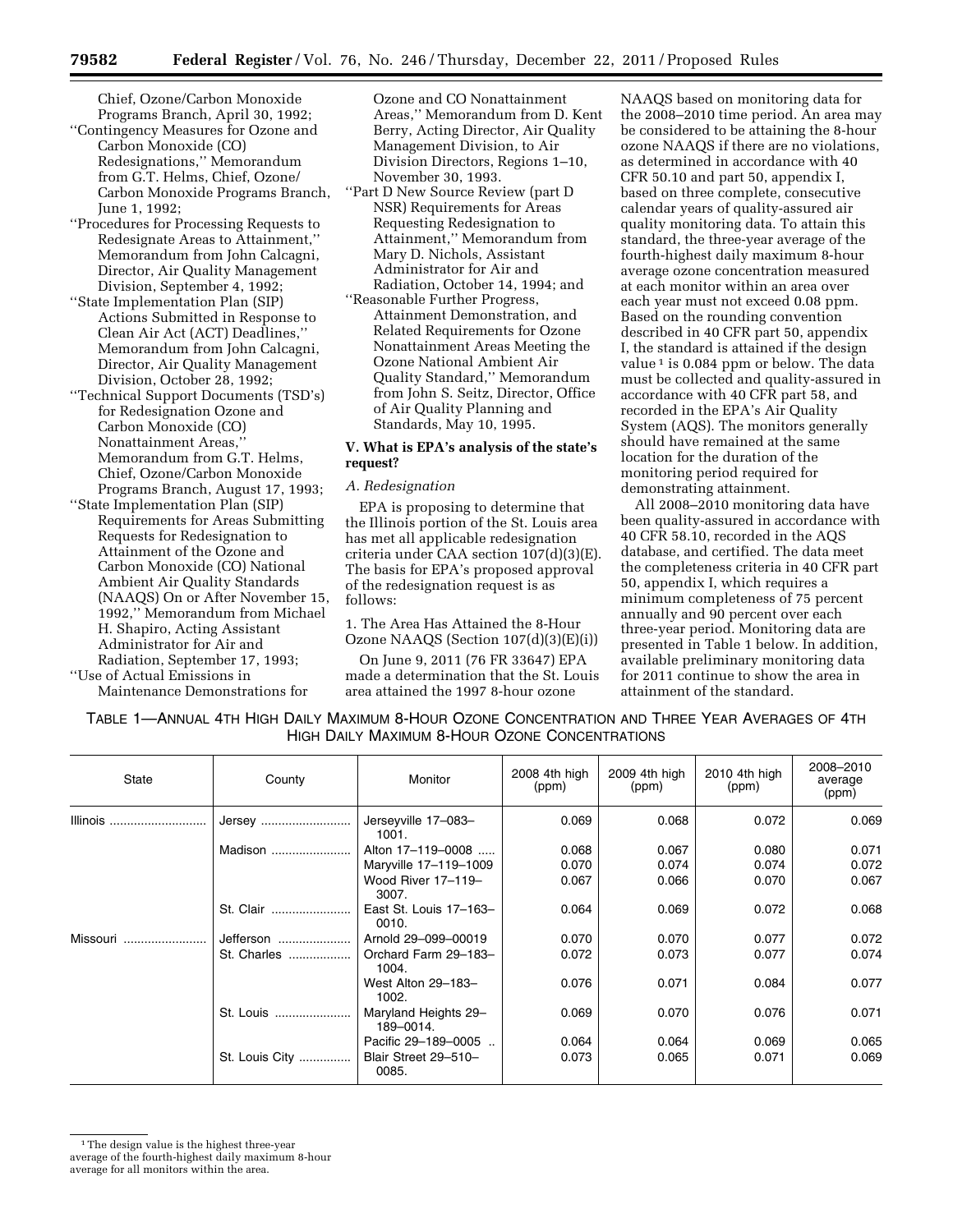As discussed in section V.A.4. below with respect to the maintenance plan, IEPA has committed to continue to operate an EPA-approved monitoring network as necessary to demonstrate maintenance of the NAAQS. Should changes in the location of an ozone monitor become necessary, IEPA has committed to work with EPA to ensure the adequacy of the monitoring network. Illinois and Missouri remain obligated to continue to quality assure monitoring data in accordance with 40 CFR part 58 and enter all data into AQS in accordance with Federal guidelines.

2. The Area Has Met All Applicable Requirements Under Section 110 and Part D; and the Area Has a Fully Approved SIP Under Section 110(k) (Sections  $107(d)(3)(E)(v)$  and 107(d)(3)(E)(ii))

We have determined that Illinois has met all currently applicable SIP requirements for purposes of redesignation for the Illinois portion of the St. Louis area under section 110 of the CAA (general SIP requirements). We have also determined that the Illinois SIP meets all SIP requirements currently applicable for purposes of redesignation under part D of title I of the CAA (requirements specific to moderate nonattainment areas), in accordance with section  $107(d)(3)(E)(v)$ . In addition, with the exception of the comprehensive emissions inventory and certain VOC reasonably available control technology (RACT) regulations, we have determined that the Illinois SIP is fully approved with respect to all applicable requirements for purposes of redesignation, in accordance with section 107(d)(3)(E)(ii). As discussed below, in this action EPA is proposing to approve IEPA's 2002 emissions inventory as meeting the comprehensive emissions inventory requirement. EPA is taking action on the Illinois VOC RACT regulations in a separate rule.

In proposing these determinations, we have ascertained which SIP requirements are applicable to the Illinois portion of the St. Louis area for purposes of redesignation, and have determined that there are SIP measures meeting those requirements and that these measures have been fully approved or will be fully approved under section 110(k) of the CAA by the time EPA takes final action on the redesignation request. See discussions in sections a. and b. below.

In the context of redesignations, EPA has interpreted requirements related to attainment as not applicable for purposes of redesignation. For example, in the General Preamble EPA stated that:  $[t]$ he section 172 $(c)(9)$  requirements are directed at ensuring RFP and attainment by the applicable date. These requirements no longer apply when an area has attained the standard and is eligible for redesignation. Furthermore, section 175A for maintenance plans \* \* \* provides specific requirements for contingency measures that effectively supersede the requirements of section 172(c)(9) for these areas. ''General Preamble for the Interpretation of Title I of the Clean Air Act Amendments of 1990,'' (General Preamble) 57 FR 13498, 13564 (April 16, 1992).

See also the September 4, 1992, Calcagni memorandum (''Procedures for Processing Requests to Redesignate Areas to Attainment,'' Memorandum from John Calcagni, Director, Air Quality Management Division, September 4, 1992) at 6 (''The requirements for reasonable further progress and other measures needed for attainment will not apply for redesignations because they only have meaning for areas not attaining the standard.'').

a. The Illinois Portion of the St. Louis Area Has Met All Applicable Requirements for Purposes of Redesignation Under Section 110 and Part D of the CAA

i. Section 110 General SIP requirements

Section 110(a) of title I of the CAA contains the general requirements for a SIP. Section 110(a)(2) provides that the implementation plan submitted by a state must have been adopted by the state after reasonable public notice and hearing, and that, among other things, it includes enforceable emission limitations and other control measures, means or techniques necessary to meet the requirements of the CAA; provides for establishment and operation of appropriate devices, methods, systems and procedures necessary to monitor ambient air quality; provides for implementation of a source permit program to regulate the modification and construction of any stationary source within the areas covered by the plan; includes provisions for the implementation of part C, Prevention of Significant Deterioration (PSD) and part D, NSR permit programs; includes criteria for stationary source emission control measures, monitoring, and reporting; includes provisions for air quality modeling; and provides for public and local agency participation in planning and emission control rule development.

Section 110(a)(2)(D) of the CAA requires that SIPs contain measures to prevent sources in a state from significantly contributing to air quality problems in another state. To

implement this provision, EPA has required certain states to establish programs to address transport of air pollutants (NO<sub>X</sub> SIP Call,<sup>2</sup> Clean Air Interstate Rule (CAIR) (70 FR 25162, May 12, 2005), and Cross-State Air Pollution Rule (CSAPR) (75 FR 48208, August 8, 2011), which replaces CAIR). However, the section 110(a)(2)(D) requirements for a state are not linked with a particular nonattainment area's designation and classification. EPA concludes that the requirements linked with a particular nonattainment area's designation and classification are the relevant measures to evaluate in reviewing a redesignation request. The section  $110(a)(2)(D)$  requirements, where applicable, continue to apply to a state regardless of the designation of any one particular area in the state. Thus, we conclude that these requirements should not be construed to be applicable requirements for purposes of redesignation.

Further, we conclude that the other section 110 elements described above that are not connected with nonattainment plan submissions and not linked with an area's attainment status are also not applicable requirements for purposes of redesignation. A state remains subject to these requirements after an area is redesignated to attainment. We conclude that only the section 110 and part D requirements which are linked with a particular area's designation and classification are the relevant measures which we may consider in evaluating a redesignation request. This approach is consistent with EPA's existing policy on applicability of conformity and oxygenated fuels requirements for redesignation purposes, as well as with section 184 ozone transport requirements. See Reading, Pennsylvania, proposed and final rulemakings (61 FR 53174–53176, October 10, 1996), (62 FR 24826, May 7, 1997); Cleveland-Akron-Lorain, Ohio, final rulemaking (61 FR 20458, May 7, 1996); and Tampa, Florida, final rulemaking (60 FR 62748, December 7, 1995). See also the discussion on this issue in the Cincinnati, Ohio 1-hour

<sup>2</sup>On October 27, 1998 (63 FR 57356), EPA issued a  $NO<sub>x</sub>$  SIP Call requiring the District of Columbia and 22 states to reduce emissions of  $NO<sub>x</sub>$  in order to reduce the transport of ozone and ozone precursors. In compliance with EPA's  $\rm NO_{X}$  SIP Call, IEPA developed rules governing the control of  $NO<sub>x</sub>$ emissions from Electric Generating Units (EGUs), major non-EGU industrial boilers, major cement kilns, and internal combustion engines. EPA approved the Illinois rules as fulfilling Phase I of the  $NO<sub>x</sub>$  SIP Call on June 28, 2001 (66 FR 34382) and November 21, 2001 (66 FR 56454), and as meeting Phase II of the  $NO<sub>x</sub>$  SIP Call on June 26, 2009 (74 FR 30466).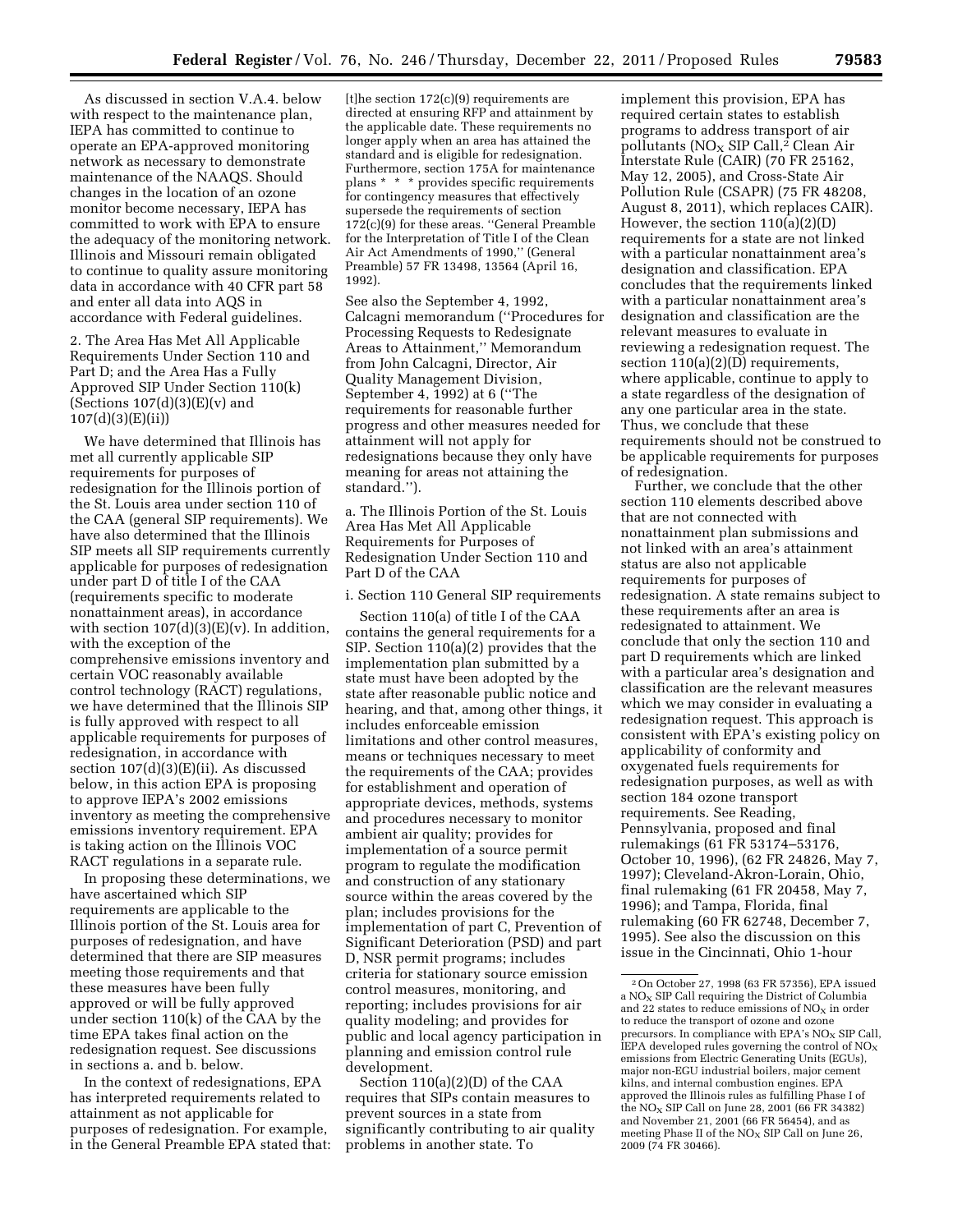ozone redesignation (65 FR 37890, June 19, 2000), and in the Pittsburgh, Pennsylvania 1-hour ozone redesignation (66 FR 50399, October 19, 2001).

We have reviewed the Illinois SIP and have concluded that it meets the general SIP requirements under section 110 of the CAA applicable to the State's request for redesignation. EPA has previously approved provisions of the Illinois SIP addressing section 110 elements under the 1-hour ozone standard (40 CFR 52.1870). Further in a submittal dated December 12, 2007, Illinois confirmed that the State continues to meet the section 110(a)(2) infrastructure requirements for the 8 hour ozone standard. EPA approved some elements of this Illinois submittal on July 13, 2011, at 76 FR 41075. The requirements of section 110(a)(2), however, are statewide requirements that are not linked to the 8-hour ozone nonattainment status of the St. Louis area. Therefore, EPA concludes that these infrastructure SIP elements are not applicable requirements for purposes of review of the State's 8-hour ozone redesignation request.

#### ii. Part D Requirements

EPA has determined that, if EPA finalizes the approval of the 2002 comprehensive emissions inventory, discussed in section V.C. of this rulemaking, and the VOC RACT submittal, discussed below under the heading ''Subpart 2 Section 182(a) and (b) Requirements,'' the Illinois SIP will meet the SIP requirements applicable for purposes of redesignation under part D of the CAA for the Illinois portion of the St. Louis area. Subpart 1 of part D, found in sections 172–176 of the CAA, sets forth the basic nonattainment requirements applicable to all nonattainment areas. Subpart 2 of part D, which includes section 182 of the CAA, establishes additional specific requirements depending on the area's nonattainment classification.

The St. Louis area was classified as a moderate nonattainment area under subpart 2, therefore the state must meet the applicable requirements of both subpart 1 and subpart 2 of part D. The applicable subpart 1 requirements are contained in sections 172(c)(1)–(9) and in section 176. The applicable subpart 2 requirements are contained in sections 182(a) and (b) (marginal and moderate nonattainment area requirements).

*Subpart 1 Section 172 Requirements*. For purposes of evaluating this redesignation request, the applicable section 172 SIP requirements for the St. Louis area are contained in sections  $172(c)(1)–(9)$ . A thorough discussion of

the requirements contained in section 172 can be found in the General Preamble for Implementation of Title I (57 FR 13498, April 16, 1992).

Section  $172(c)(1)$  requires the plans for all nonattainment areas to provide for the implementation of all reasonably available control measures as expeditiously as practicable and to provide for attainment of the national primary ambient air quality standards. EPA interprets this requirement to impose a duty on all states containing nonattainment areas to consider all available control measures and to adopt and implement such measures as are reasonably available for implementation in each area as components of the area's attainment demonstration. Because attainment has been reached in the St. Louis area, no additional measures are needed to provide for attainment, and section 172(c)(1) requirements are no longer considered to be applicable as long as the area continues to attain the standard until redesignation. See 40 CFR 51.918.

The reasonable further progress (RFP) requirement under section 172(c)(2) is defined as progress that must be made toward attainment. This requirement is not relevant for purposes of redesignation because the St. Louis area has monitored attainment of the ozone NAAQS. (General Preamble, 57 FR 13564). See also 40 CFR 51.918. In addition, because the St. Louis area has attained the ozone NAAQS and is no longer subject to an RFP requirement, the requirement to submit the section 172(c)(9) contingency measures is not applicable for purposes of redesignation. *Id.* 

Section 172(c)(3) requires submission and approval of a comprehensive, accurate and current inventory of actual emissions. This requirement is superseded by the emission inventory requirement in section 182(a)(1).

Section  $172(c)(4)$  requires the identification and quantification of allowable emissions for major new and modified stationary sources to be allowed in an area, and section 172(c)(5) requires source permits for the construction and operation of new and modified major stationary sources anywhere in the nonattainment area. EPA approved the Illinois nonattainment NSR program on December 17, 1992 (57 FR 59928), September 27, 1995 (60 FR 49780) and May 13, 2003 (68 FR 25504). Further, EPA has determined that, since PSD requirements will apply after redesignation, areas being redesignated need not comply with the requirement that a part D NSR program be approved prior to redesignation, provided that the

area demonstrates maintenance of the NAAQS without a part D NSR program. A more detailed rationale for this view is described in a memorandum from Mary Nichols, Assistant Administrator for Air and Radiation, dated October 14, 1994, entitled, ''Part D New Source Review Requirements for Areas Requesting Redesignation to Attainment.'' Illinois has demonstrated that the St. Louis area will be able to maintain the 1997 8-hour ozone standard without a part D NSR program in effect; therefore, EPA concludes that the State need not have a fully approved part D NSR program prior to approval of the redesignation request. The State's PSD program will become effective in the St. Louis area upon redesignation to attainment. See rulemakings for Detroit, Michigan (60 FR 12467–12468, March 7, 1995); Cleveland-Akron-Lorain, Ohio (61 FR 20458, 20469–20470, May 7, 1996); Louisville, Kentucky (66 FR 53665, October 23, 2001); and Grand Rapids, Michigan (61 FR 31834–31837, June 21, 1996).

Section 172(c)(6) requires the SIP to contain control measures necessary to provide for attainment of the standard. Because attainment has been reached, no additional measures are needed to provide for attainment.

Section 172(c)(7) requires the SIP to meet the applicable provisions of section 110(a)(2). As noted above in section i, we conclude the Illinois SIP meets the requirements of section 110(a)(2) applicable for purposes of redesignation.

*Subpart 1 Section 176 Conformity Requirements*.

Section 176(c) of the CAA requires states to establish criteria and procedures to ensure that federally supported or funded activities, including highway projects, conform to the air quality planning goals in the applicable SIPs. The requirement to determine conformity applies to transportation plans, programs and projects developed, funded or approved under title 23 of the U.S. Code and the Federal Transit Act (transportation conformity) as well as to all other Federally supported or funded projects (general conformity). State conformity revisions must be consistent with Federal conformity regulations relating to consultation, enforcement, and enforceability, which EPA promulgated pursuant to CAA requirements.

EPA thinks that it is reasonable to interpret the conformity SIP requirements as not applying for purposes of evaluating the redesignation request under section 107(d) for two reasons. First, the requirement to submit SIP revisions to comply with the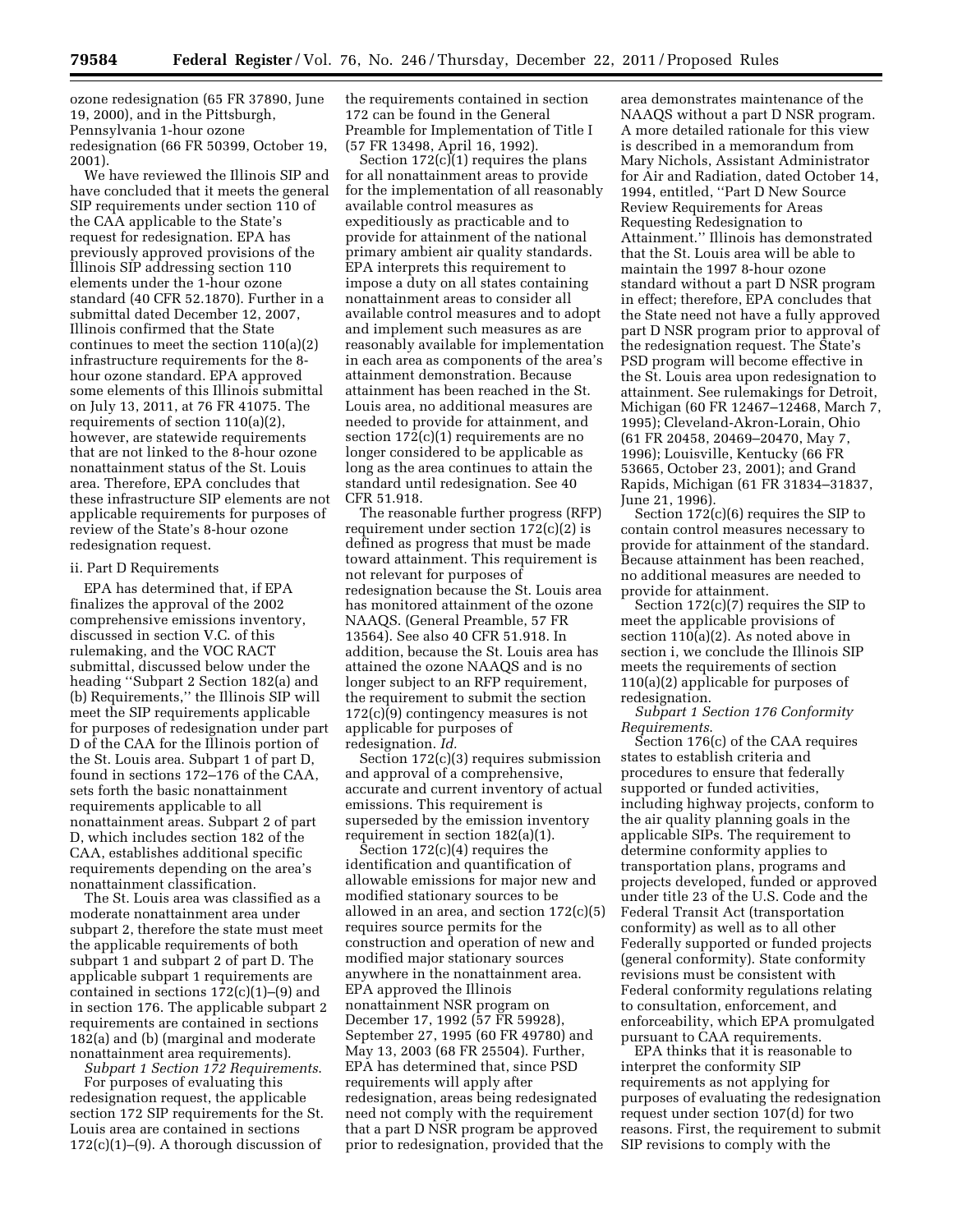conformity provisions of the CAA continues to apply to areas after redesignation to attainment since such areas would be subject to a section 175A maintenance plan. Second, EPA's Federal conformity rules require the performance of conformity analyses in the absence of Federally approved state rules. Therefore, because areas are subject to the conformity requirements regardless of whether they are redesignated to attainment and, because they must implement conformity under Federal rules if state rules are not yet approved, EPA concludes it is reasonable to view these requirements as not applying for purposes of evaluating a redesignation request. See *Wall* v. *EPA,* 265 F.3d 426 (6th Cir. 2001), upholding this interpretation. See also 60 FR 62748, 62749–62750 (Dec. 7, 1995) (Tampa, Florida).

EPA approved Illinois's general conformity SIP on December 23, 1997 (62 FR 67000). Illinois does not have a federally approved transportation conformity SIP. However, Illinois performs conformity analyses pursuant to EPA's Federal conformity rules. Illinois has submitted on-road MVEBs for the Illinois portion of the St. Louis area of 17.27 and 5.68 tons per day (tpd) VOC and 52.57 and 15.22 tpd  $NO<sub>X</sub>$  for the years 2008 and 2025, respectively. Illinois must use these MVEBs in any conformity determination that is effective on or after the effective date of the maintenance plan approval.

*Subpart 2 Section 182(a) and (b) Requirements*.

*Comprehensive Emissions Inventory.*  Section 182(a)(1) requires the submission of a comprehensive emissions inventory. IEPA submitted a 2002 emissions inventory on June 21, 2006. On September 16, 2011, IEPA supplemented this inventory with onroad mobile emissions estimates based on the MOVES model. As discussed below in section V.C., EPA is proposing to approve the 2002 inventory as meeting the section 182(a)(1) comprehensive emissions inventory requirement.

*Emissions Statements.* EPA approved the Illinois emission statement SIP required by section 182(a)(3)(B), on September 9, 1993 (58 FR 47379) and May 15, 2002 (67 FR 34614).

*Reasonable Further Progress and Attainment Demonstration.* On July 2, 2007, IEPA submitted an attainment demonstration and reasonable further progress plan for the Illinois portion of the St. Louis area as required by section 182(b)(1) of the CAA. Because attainment has been reached, section 182(b)(1) requirements are no longer considered to be applicable as long as

the area continues to attain the standard. If EPA finalizes approval of the redesignation of the Illinois portion of the St. Louis area, EPA will take no further action on the attainment demonstration submitted by Illinois for the area.

*VOC RACT.* Section 182(b)(2) requires states with moderate nonattainment areas to implement RACT under section 172(c)(1) with respect to each of the following: (1) All sources covered by a Control Technology Guideline (CTG) document issued between November 15, 1990, and the date of attainment; (2) all sources covered by a CTG issued prior to November 15, 1990; and, (3) all other major non-CTG stationary sources. As required under the 1-hour ozone standard, Illinois submitted VOC RACT rules covering the second and third categories. EPA approved these VOC RACT rules on February 21, 1980(45 FR 11472), November 21, 1987 (52 FR 45333), and September 9, 1994 (59 FR 46562). With respect to the first category, EPA issued CTGs for five source categories in September 2006, three source categories in September 2007, and five additional source categories in September 2008. Areas classified as moderate and above were required to submit VOC RACT for the source categories covered by these CTGs, by September 2007, September 2008, and September 2009, respectively. IEPA submitted a SIP revision to address these CTGs on July 29, 2010, September 16, 2011, and September 29, 2011. EPA is taking action on these revisions in a separate rulemaking action. Full approval of IEPA's VOC RACT submittal is a prerequisite for approval of the redesignation of the Illinois portion of the St. Louis area to attainment.

*NOX RACT.* Section 182(f) establishes  $NO<sub>x</sub>$  requirements for ozone nonattainment areas. However, it provides that these requirements do not apply to an area if the Administrator determines that  $NO<sub>X</sub>$  reductions would not contribute to attainment. On February 22, 2011 (76 FR 9655), EPA approved a request from IEPA to exempt sources of  $NO<sub>X</sub>$  in the Illinois portion of the St Louis area from section 182(f)  $NO<sub>x</sub> RACT requirements. Therefore, the$ State of Illinois need not have fully approved  $NO<sub>x</sub>$  control measures under section 182(f) for the Illinois portion of the St. Louis area to be redesignated to attainment.

*Stage II Vapor Recovery.* Section 182(b)(3) of the CAA requires states with moderate nonattainment areas to submit Stage II vapor recovery rules. EPA approved Illinois's Stage II vapor recovery regulations on January 12,

1993 (58 FR 3841). Further, section 202(a)(6) of the CAA provides that Stage II vapor recovery regulations are not required if EPA promulgates on-board vapor recovery regulations for vehicles. EPA promulgated such regulations on April 6, 1994 (59 FR 16262), which became effective on May 6, 1994. Therefore, pursuant to section 202(a)(6) of the CAA, Stage II regulations are no longer required in the area. EPA approved the removal of Stage II vapor recovery regulations from the Illinois SIP on December 16, 1994 (59 FR 64853).

*Vehicle Inspection and Maintenance*   $(I/M)$ . Section 182(b)(4) and EPA's final I/M regulations in 40 CFR part 85 require the States to submit a fully adopted I/M program. EPA approved the Illinois enhanced I/M program on February 22, 1999 (64 FR 8517).

Thus, as discussed above, with approval of the comprehensive emissions inventory and the Illinois VOC RACT submittal, the Illinois portion of the St. Louis area will satisfy the requirements applicable for purposes of redesignation under section 110 and part D of the CAA.

b. The Illinois Portion of the St. Louis Area Has a Fully Approved Applicable SIP Under Section 110(k) of the CAA

If EPA issues a final approval of the comprehensive emissions inventory and the Illinois VOC RACT submittal, EPA will have fully approved the State's SIP for the Illinois portion of the St. Louis area under section 110(k) of the CAA for all requirements applicable for purposes of redesignation. EPA may rely on prior SIP approvals in approving a redesignation request (See page 3 of the September 4, 1992, John Calcagni memorandum; *Southwestern Pennsylvania Growth Alliance* v. *Browner,* 144 F.3d 984, 989–990 (6th Cir. 1998); *Wall* v. *EPA,* 265 F.3d 426 (6th Cir. 2001)) plus any additional measures it may approve in conjunction with a redesignation action. See 68 FR 25413, 25426 (May 12, 2003). Since the passage of the CAA of 1970, Illinois has adopted and submitted, and EPA has fully approved, provisions addressing various required SIP elements under the 1-hour ozone standard. In this action, EPA is proposing to approve the comprehensive 2002 emissions inventory for the Illinois portion of the St. Louis area as meeting the requirement of section 182(a)(1) of the CAA. In a separate rule, EPA will take action on the Illinois VOC RACT submission. No SIP provisions for the Illinois portion of the St. Louis area are currently disapproved, conditionally approved, or partially approved.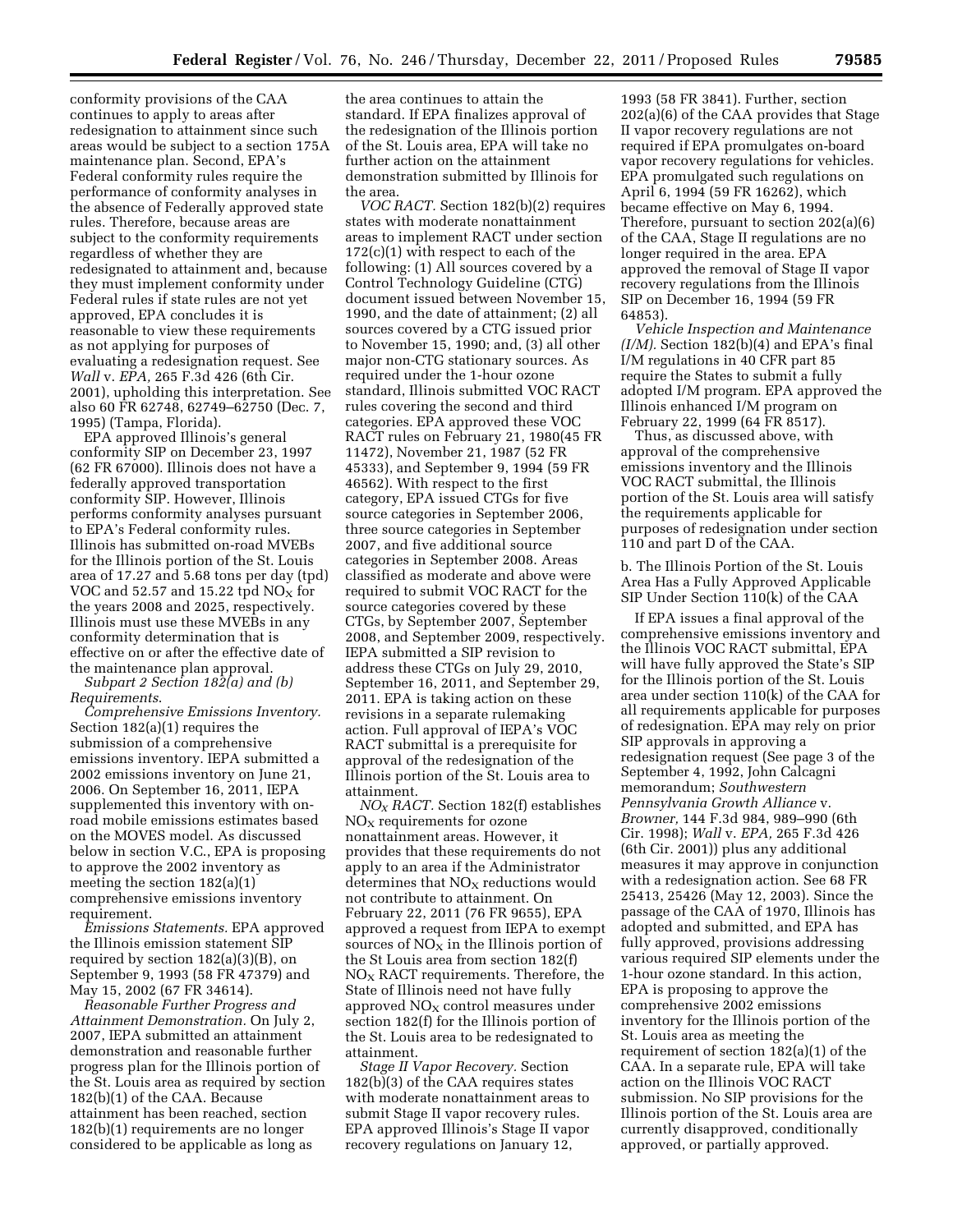3. The Improvement in Air Quality Is Due to Permanent and Enforceable Reductions in Emissions Resulting From Implementation of the SIP and Applicable Federal Air Pollution Control Regulations and Other Permanent and Enforceable Reductions (Section 107(d)(3)(E)(iii))

EPA finds that Illinois has demonstrated that the observed air quality improvement in the St. Louis area is due to permanent and enforceable reductions in emissions resulting from implementation of the SIP, Federal measures, and other stateadopted measures discussed below.

In making this demonstration, IEPA has calculated the change in emissions between 2002 and 2008. For the nonattainment inventory, Illinois is using the 2002 emissions inventory developed to meet the comprehensive emissions inventory requirement of section 182(a)(1) of the CAA. Illinois developed an attainment inventory for 2008, one of the years the St. Louis area monitored attainment of the standard. The reduction in emissions and the corresponding improvement in air quality over this time period can be attributed to a number of regulatory control measures that St. Louis and upwind areas have implemented in recent years.

#### a. Permanent and Enforceable Controls Implemented

The following is a discussion of permanent and enforceable measures that have been implemented in the area:

#### i. Stationary Source  $NO<sub>x</sub>$  Rules

IEPA has developed rules governing the control of  $NO<sub>x</sub>$  emissions from Electric Generating Units (EGUs), major non-EGU industrial boilers, major cement kilns, and internal combustion engines. EPA approved the Illinois rules as fulfilling Phase I of the  $NO<sub>X</sub>$  SIP Call on June 28, 2001 (66 FR 34382) and November 21, 2001 (66 FR 56454), and as meeting Phase II of the  $NO<sub>x</sub>$  SIP Call on June 26, 2009 (74 FR 30466). Illinois began complying with Phase I of this rule in 2004. Compliance with Phase II of the SIP Call requires the control of  $NO<sub>x</sub>$  emissions from large stationary internal combustion engines. Implementation of Phase II began in 2007 and was projected to result in an 82 percent NO<sub>X</sub> reduction from 1995 levels.

ii. Consumer Products and Architectural and Industrial Maintenance Coatings (AIM) Rules

Illinois adopted consumer products and AIM rules on May 7, 2009. Compliance with these rules was

required by July 1, 2009. EPA is acting on these rules in a separate rulemaking.

## iii. Reformulated Gasoline (RFG)

Illinois requested that EPA extend the requirement for sale of RFG to Jersey, Madison, Monroe, and St. Clair counties. EPA granted this request on April 24, 2007, with compliance required by July 1, 2007.

# iv. Consent Decrees—Dynegy Midwest Generation and ConocoPhillips

Dynegy Midwest Generation and ConocoPhillips entered separate settlement agreements with EPA in 2005. The settlement reached with Dynegy Midwest Generation for alleged violations at the Baldwin Generating Station included the requirements to ''commence operation of the SCRs installed at Baldwin Unit 1, Unit 2 \* \* \* so as to achieve and maintain a 30-day rolling average emission rate from each such unit of not greater than 0.100 lb/mmbtu  $NO<sub>X</sub>$ " and "maintain a 30-day rolling average emission rate of not greater than  $0.120$  lb/mmbtu NO<sub>X</sub> at Baldwin Unit 3." Low  $NO<sub>X</sub>$  burners and overfire air technology are required on Dynegy Midwest Generation's Wood River Units #4 and #5. At the Dynegy Midwest Generation's Baldwin Generating station, ozone season emissions were reduced from 13,204 tons in 2001 to 1,696 tons in 2009. The ConocoPhillips settlement provided for near-term installation of low- $NO_X$ burners and ultra low- $NO<sub>x</sub>$  burners on combustion units at its ''Distilling West" operations. Other  $NO<sub>X</sub>$  emission reduction requirements are set forth in the consent decree, as are provisions for carbon monoxide (CO), sulfur dioxide  $(SO<sub>2</sub>)$ , and particulate matter reductions.

#### v. Federal Emission Control Measures

Reductions in VOC and NOX emissions have occurred statewide and in upwind areas as a result of Federal emission control measures, with additional emission reductions expected to occur in the future. Federal emission control measures include the following.

*Tier 2 Emission Standards for Vehicles and Gasoline Sulfur Standards.*  These emission control requirements result in lower VOC and  $NO<sub>X</sub>$  emissions from new cars and light duty trucks, including sport utility vehicles. The Federal rules were phased in between 2004 and 2009. The EPA has estimated that, by the end of the phase-in period, the following vehicle NOx emission reductions will occur nationwide: passenger cars (light duty vehicles) (77 percent); light duty trucks, minivans, and sports utility vehicles (86 percent); and, larger sports utility vehicles, vans,

and heavier trucks (69 to 95 percent). VOC emission reductions are expected to range from 12 to 18 percent, depending on vehicle class, over the same period. Some of these emission reductions occurred by the attainment years (2007–2009) and additional emission reductions will occur throughout the maintenance period.

*Heavy-Duty Diesel Engine Rule.* EPA issued this rule in July 2000. This rule includes standards limiting the sulfur content of diesel fuel, which went into effect in 2004. A second phase took effect in 2007 which further reduced the highway diesel fuel sulfur content to 15 parts per million, leading to additional reductions in combustion  $NO<sub>X</sub>$  and  $VOC$ emissions. This rule is expected to achieve a 95 percent reduction in  $NO<sub>X</sub>$ emissions from diesel trucks and busses.

*Non-Road Diesel Rule.* EPA issued this rule in 2004. This rule applies to diesel engines used in industries, such as construction, agriculture, and mining. It is estimated that compliance with this rule will cut  $NO<sub>x</sub>$  emissions from nonroad diesel engines by up to 90 percent. Some of these emission reductions occurred by the attainment years (2007– 2009) and additional emission reductions will occur throughout the maintenance period.

*New Source Performance Standards (NSPS), National Emissions Standards for Hazardous Air Pollutants (NESHAPS) and Maximum Achievable Control Technology Standards (MACT).*  A broad range of emission sectors are subject to Federal NSPS, NESHAP, and MACT standards with compliance requirements which take effect post-2002 and prior to 2009.

#### vi. Control Measures in Upwind Areas

On October 27, 1998 (63 FR 57356), EPA issued a  $NO<sub>X</sub>$  SIP Call requiring the District of Columbia and 22 states (including Illinois) to reduce emissions of  $NO<sub>X</sub>$ . Affected states were required to comply with Phase I of the SIP Call beginning in 2004, and Phase II beginning in 2007. The reduction in  $NO<sub>x</sub>$  emissions has resulted in lower concentrations of transported ozone entering the St. Louis area. Emission reductions resulting from regulations developed in response to the  $NO<sub>x</sub>$  SIP Call are permanent and enforceable.

#### b. Emission Reductions

Illinois is using the 2002 comprehensive emissions inventory developed to meet the requirement of section 182(a)(1) of the CAA as the nonattainment inventory. This inventory is discussed in more detail in section V.C., below. In summary, IEPA developed the point source inventory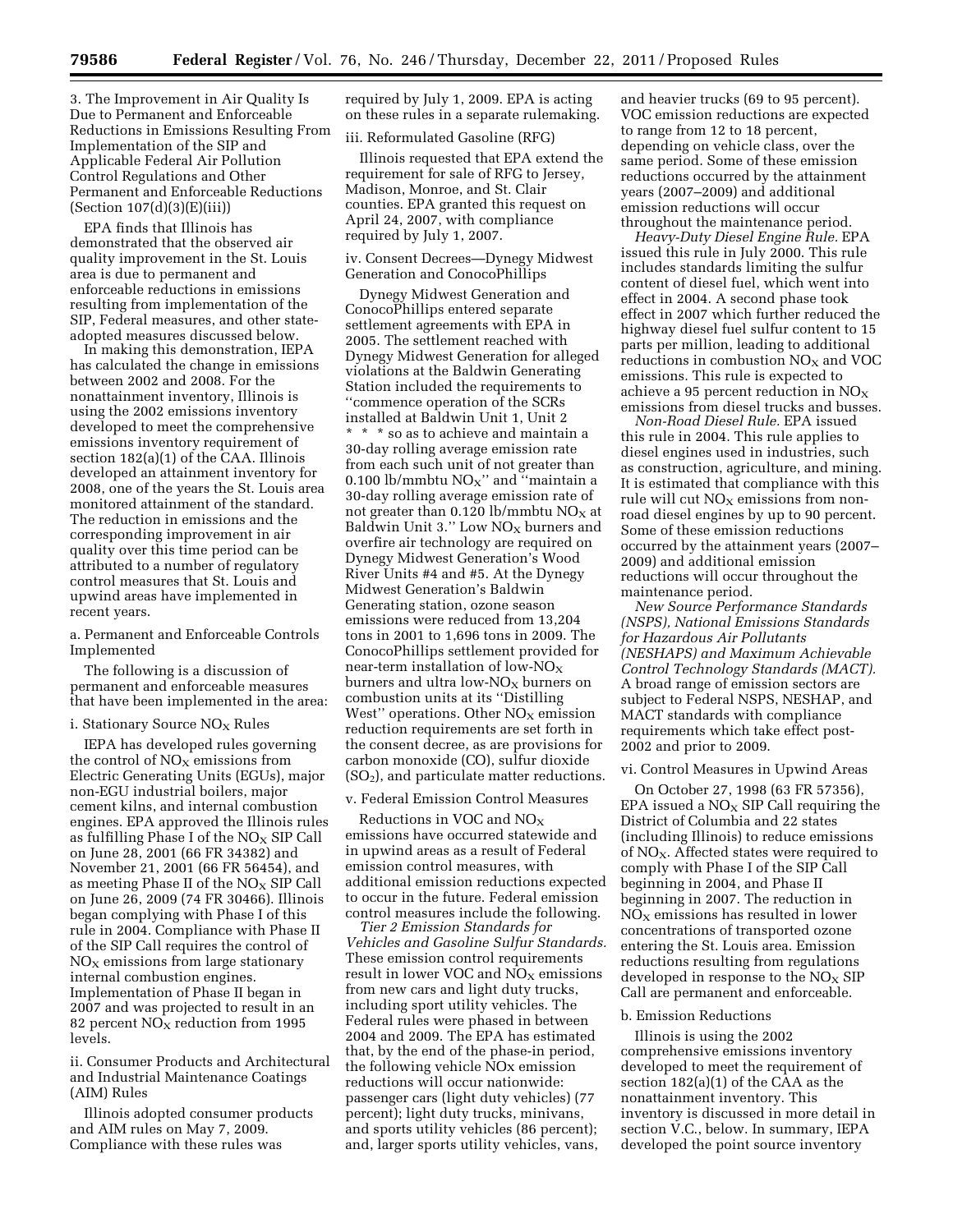using source reported actual 2002 emissions data from annual emissions reports. The area source inventory was developed using various methodologies to estimate area source activity levels and emissions including applying local activity levels, apportioning national or statewide activity levels to the local level, using per capita emission factors, using per employee emission factors, and using data from inventories complied by others. The documentation supplied in the submittal shows how the county-specific emissions were calculated for each area source category. Non-road mobile source emissions were generated using the NONROAD model version 2.20a. In addition, emissions estimates were developed for

commercial marine vessels, aircraft, and railroads, three non-road categories not included in the NONROAD model. Onroad mobile emissions were prepared by the IEPA using the MOVES emissions model and daily vehicle miles traveled (VMT) data provided by the Illinois Department of Transportation (IDOT).

Illinois prepared a comprehensive 2008 emissions inventory to use as the attainment year inventory. Point source information was compiled from the 2008 annual emissions reports submitted to IEPA by sources and EPA's Clean Air Markets Division database for electric utilities. Area source emissions were calculated using the most recently available methodologies and emissions factors from EPA along with activity

data (population, employment, fuel use, etc.) specific to 2008. Non-road mobile source emissions were calculated using EPA's NONROAD emissions model. In addition, emissions estimates were calculated for commercial marine vessels, aircraft, and railroads, three non-road categories not included in the NONROAD model. On-road mobile source emissions were calculated using EPA's MOVES emissions model with 2008 VMT data provided by IDOT.

Using the inventories described above, as well as emissions inventories provided by Missouri, Illinois has  $d$ ocumented changes in VOC and  $NO_X$ emissions from 2002 to 2008 for the St. Louis area. Emissions data are shown in Tables 2 through 5 below.

# TABLE  $2$ —St. Louis Area VOC and  $NO<sub>X</sub>$  Emissions for Nonattainment Year 2002

[tpd]

|       |                 | VOC.     |            | $NO_{X}$        |          |            |  |
|-------|-----------------|----------|------------|-----------------|----------|------------|--|
|       | <b>Illinois</b> | Missouri | Area total | <b>Illinois</b> | Missouri | Area total |  |
|       | 17.41           | 32.70    | 50.11      | 53.24           | 127.20   | 180.44     |  |
|       | 29.86           | 71.30    | 101.16     | 1.40            | 19.40    | 20.80      |  |
|       | 25.90           | 79.57    | 105.47     | 76.82           | 226.03   | 302.85     |  |
|       | 12.04           | 47.00    | 59.04      | 36.79           | 60.70    | 97.49      |  |
| Total | 85.21           | 230.57   | 315.78     | 168.25          | 433.33   | 601.58     |  |

# TABLE 3-ST. LOUIS AREA VOC AND  $N_{\text{OX}}$  EMISSIONS FOR ATTAINMENT YEAR 2008

[tpd]

|       |                 | VOC.     |            | $NO_{X}$        |          |            |  |
|-------|-----------------|----------|------------|-----------------|----------|------------|--|
|       | <b>Illinois</b> | Missouri | Area total | <b>Illinois</b> | Missouri | Area total |  |
|       | 11.92           | 18.00    | 29.92      | 39.86           | 88.80    | 128.66     |  |
|       | 23.21           | 98.70    | 121.91     | 1.50            | 6.50     | 8.00       |  |
|       | 17.27           | 58.50    | 75.77      | 52.57           | 160.40   | 212.97     |  |
|       | 12.66           | 46.40    | 59.06      | 39.25           | 60.90    | 100.15     |  |
| Total | 65.06           | 221.60   | 286.66     | 133.18          | 316.60   | 449.78     |  |

# TABLE 4—COMPARISON OF 2002 AND 2008 VOC AND  $NOS$  EMISSIONS FOR THE ILLINOIS PORTION OF THE ST. LOUIS AREA

[tpd]

|       |       | <b>VOC</b> |                               | $NO_{X}$ |        |                               |  |
|-------|-------|------------|-------------------------------|----------|--------|-------------------------------|--|
|       | 2002  | 2008       | Net change<br>$(2002 - 2008)$ | 2002     | 2008   | Net change<br>$(2002 - 2008)$ |  |
|       | 17.41 | 11.92      | $-5.49$                       | 53.24    | 39.86  | $-13.38$                      |  |
|       | 29.86 | 23.21      | $-6.65$                       | 1.40     | 1.50   | 0.10                          |  |
|       | 25.90 | 17.27      | $-8.63$                       | 76.82    | 52.57  | $-24.25$                      |  |
|       | 12.04 | 12.66      | 0.62                          | 36.79    | 39.25  | 2.46                          |  |
| Total | 85.21 | 65.06      | $-20.15$                      | 168.25   | 133.18 | $-35.07$                      |  |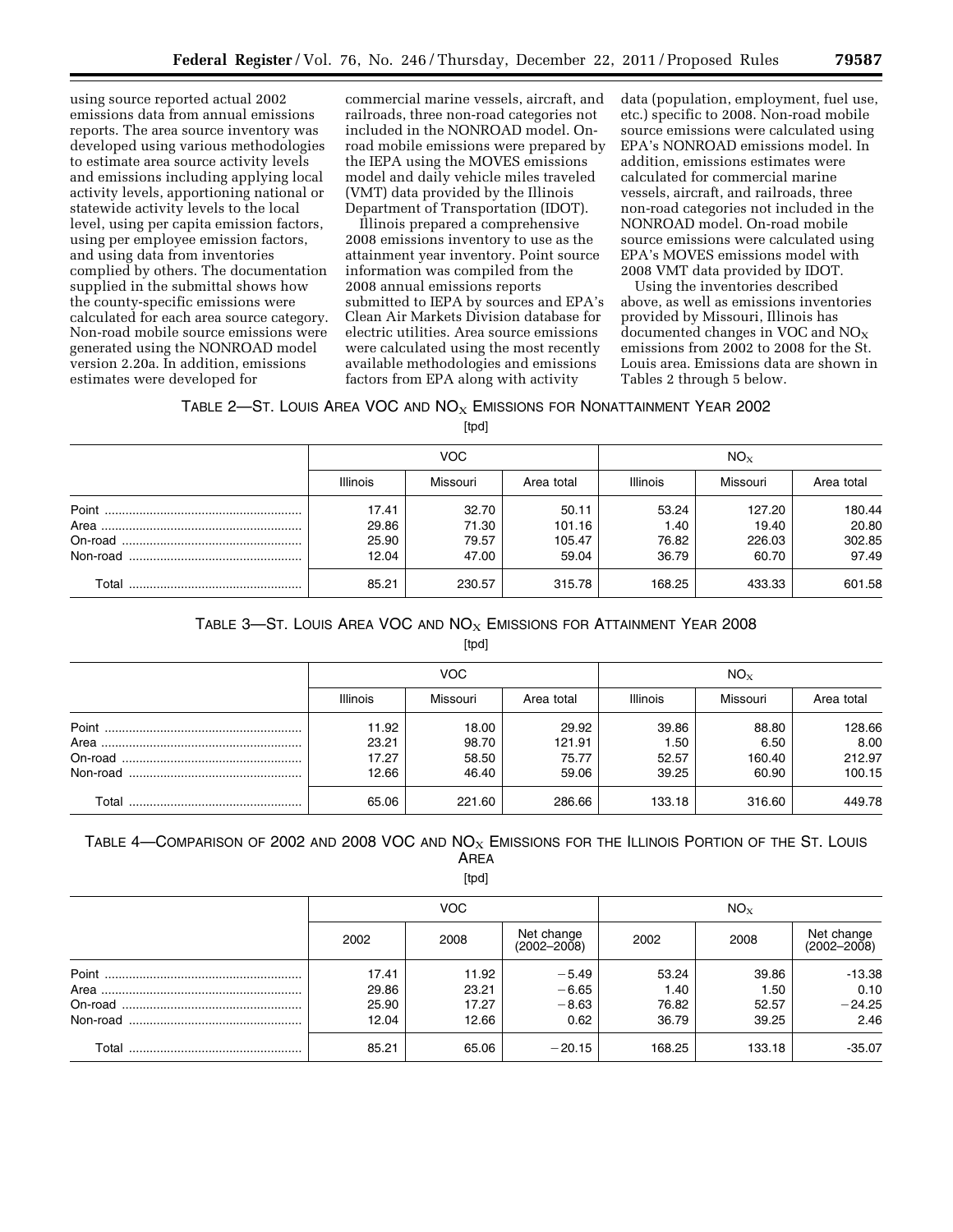TABLE 5—COMPARISON OF 2002 AND 2008 VOC AND  $NOS$  EMISSIONS FOR THE ENTIRE ST. LOUIS AREA

[tpd]

|          |                                    | VOC.                              |                                       | $NO_{X}$                           |                                    |                                          |  |
|----------|------------------------------------|-----------------------------------|---------------------------------------|------------------------------------|------------------------------------|------------------------------------------|--|
|          | 2002                               | 2008                              | Net change<br>$(2002 - 2008)$         | 2002                               | 2008                               | Net change<br>$(2002 - 2008)$            |  |
| Non-road | 50.11<br>101.16<br>105.47<br>59.04 | 29.92<br>121.91<br>75.77<br>59.06 | $-20.19$<br>20.75<br>$-29.70$<br>0.02 | 180.44<br>20.80<br>302.85<br>97.49 | 128.66<br>8.00<br>212.97<br>100.15 | $-51.78$<br>$-12.80$<br>$-89.88$<br>2.66 |  |
| Total    | 315.78                             | 286.66                            | $-29.12$                              | 601.58                             | 449.78                             | $-151.80$                                |  |

Table 4 shows that the Illinois portion of the St. Louis area reduced VOC emissions by 20.15 tpd and  $NO<sub>X</sub>$ emissions by 35.07 tpd between 2002 and 2008. As shown in Table 5, the entire St. Louis area reduced VOC emissions by 29.12 tpd and  $NO<sub>x</sub>$ emissions by 151.80 tpd between 2002 and 2008. Based on the information summarized above, Illinois has adequately demonstrated that the improvement in air quality is due to permanent and enforceable emissions reductions.

4. The Area Has a Fully Approved Maintenance Plan Pursuant to Section 175A of the CAA. (Section 107(d)(3)(E)(iv))

In conjunction with its request to redesignate the Illinois portion of the St. Louis nonattainment area to attainment status, IEPA submitted a SIP revision to provide for maintenance of the 1997 8 hour ozone NAAQS in the area through 2025.

#### a. Maintenance Plan Requirements

Section 175A of the CAA sets forth the required elements of a maintenance plan for areas seeking redesignation from nonattainment to attainment. Under section 175A, the plan must demonstrate continued attainment of the applicable NAAQS for at least ten years after the Administrator approves a redesignation to attainment. Eight years after the redesignation, the state must submit a revised maintenance plan which demonstrates that attainment will continue to be maintained for ten years

following the initial ten-year maintenance period. To address the possibility of future NAAQS violations, the maintenance plan must contain contingency measures with a schedule for implementation as EPA deems necessary to assure prompt correction of any future 8-hour ozone violations.

The September 4, 1992, John Calcagni memorandum provides additional guidance on the content of a maintenance plan. The memorandum clarifies that an ozone maintenance plan should address the following items: The attainment VOC and  $NO<sub>X</sub>$  emissions inventories, a maintenance demonstration showing maintenance for the ten years of the maintenance period, a commitment to maintain the existing monitoring network, factors and procedures to be used for verification of continued attainment of the NAAQS, and a contingency plan to prevent or correct future violations of the NAAQS.

# b. Attainment Inventory

IEPA developed an emissions inventory for 2008, one of the years used to demonstrate monitored attainment of the 8-hour NAAQS, as described above. The attainment level of emissions is summarized in Table 3, above.

# c. Demonstration of Maintenance

Along with the redesignation request, IEPA submitted a revision to the Illinois 8-hour ozone SIP that includes a maintenance plan for the Illinois portion of the St. Louis area, in compliance with section 175A of the

CAA. This demonstration shows maintenance of the 1997 8-hour ozone standard through 2025 by showing that current and future emissions of VOC and  $NO<sub>X</sub>$  for the St. Louis area remain at or below attainment year emission levels. A maintenance demonstration need not be based on modeling. See *Wall* v. *EPA,* 265 F.3d 426 (6th Cir. 2001), *Sierra Club* v. *EPA,* 375 F. 3d 537 (7th Cir. 2004). See also 66 FR 53094, 53099–53100 (October 19, 2001), 68 FR 25413, 25430–25432 (May 12, 2003).

Illinois is using emissions inventory projections for the years 2015, 2020 and 2025 to demonstrate maintenance. Point and area source emissions for 2015, 2020 and 2025 were estimated using the 2008 attainment inventory and growth factors appropriate for each source category. Non-road emissions projections were developed using the growth factors contained in EPA's NONROAD model. On-road motor vehicle emissions were estimated using the EPA's MOVES motor vehicle emissions model.

As discussed in section V.a.3.a.v. (Permanent and Enforceable Controls Implemented) above, many of the control programs that helped to bring the area into attainment of the standard will continue to achieve additional emission reductions over the maintenance period. These control programs include Tier 2 emission standards for vehicles and gasoline sulfur standards, the heavy-duty diesel engine rule, and the non-road diesel rule. Emissions data are shown in Tables 6–10, below.

# TABLE 6-ST. LOUIS AREA PROJECTED VOC AND  $NOS$  EMISSIONS FOR INTERIM YEAR 2015

[tpd]

|          |                 | VOC.     |            | $NO_{X}$        |          |            |  |
|----------|-----------------|----------|------------|-----------------|----------|------------|--|
|          | <b>Illinois</b> | Missouri | Area total | <b>Illinois</b> | Missouri | Area total |  |
|          | 13.70           | 21.73    | 35.43      | 31.86           | 86.37    | 118.23     |  |
|          | 23.76           | 109.52   | 133.28     | 1.55            | 6.64     | 8.19       |  |
|          | 9.11            | 33.98    | 43.09      | 27.85           | 83.79    | 111.64     |  |
| Non-road | 9.27            | 37.33    | 46.60      | 36.41           | 52.61    | 89.02      |  |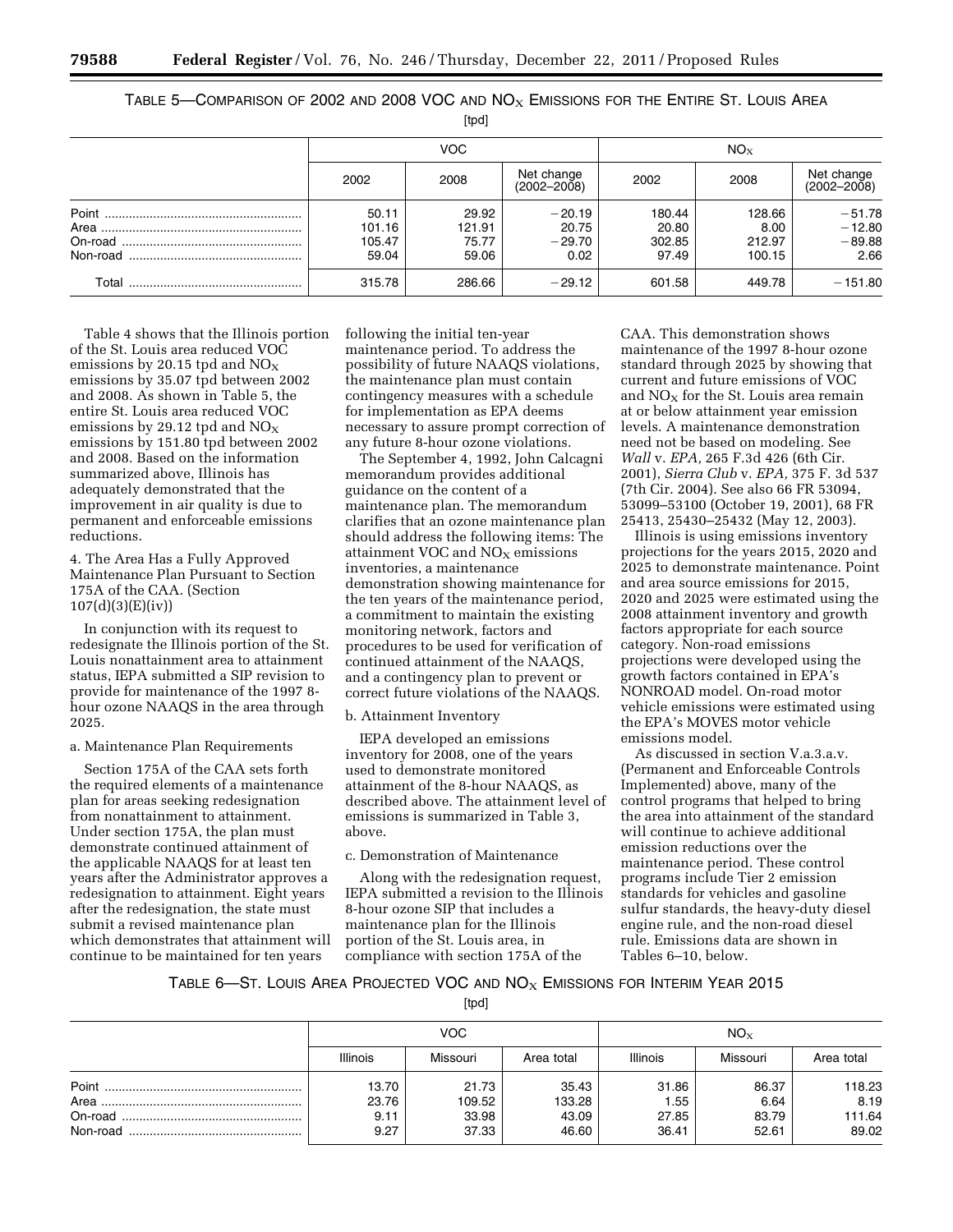TABLE 6-ST. LOUIS AREA PROJECTED VOC AND  $NO<sub>X</sub>$  EMISSIONS FOR INTERIM YEAR 2015-Continued

|       |                 | <b>VOC</b> |            | NO <sub>X</sub> |          |            |  |
|-------|-----------------|------------|------------|-----------------|----------|------------|--|
|       | <b>Illinois</b> | Missouri   | Area total | <b>Illinois</b> | Missouri | Area total |  |
| Total | 55.84           | 202.56     | 258.40     | 97.67           | 229.41   | 327.08     |  |

# TABLE  $7$ —ST. LOUIS AREA PROJECTED VOC AND  $NO<sub>X</sub>$  EMISSIONS FOR INTERIM YEAR 2020

[tpd]

|       |                                | VOC.                              |                                   | $NO_{X}$                        |                                 |                                  |  |
|-------|--------------------------------|-----------------------------------|-----------------------------------|---------------------------------|---------------------------------|----------------------------------|--|
|       | <b>Illinois</b>                | Missouri                          | Area total                        | <b>Illinois</b>                 | Missouri                        | Area total                       |  |
| Point | 14.73<br>25.04<br>4.99<br>7.73 | 24.59<br>117.75<br>23.51<br>30.81 | 39.32<br>142.79<br>28.50<br>38.54 | 30.71<br>1.56<br>16.32<br>33.56 | 86.63<br>6.73<br>51.51<br>46.72 | 117.34<br>8.29<br>67.83<br>80.28 |  |
| Total | 52.49                          | 196.66                            | 249.15                            | 82.15                           | 191.59                          | 273.74                           |  |

# TABLE 8-ST. LOUIS AREA VOC AND  $NO<sub>X</sub>$  EMISSIONS FOR MAINTENANCE YEAR 2025

[tpd]

|       |                                | <b>VOC</b>                        |                                   | $NO_x$                          |                                 |                                  |  |
|-------|--------------------------------|-----------------------------------|-----------------------------------|---------------------------------|---------------------------------|----------------------------------|--|
|       | <b>Illinois</b>                | Missouri                          | Area total                        | <b>Illinois</b>                 | Missouri                        | Area total                       |  |
| Point | 15.78<br>26.32<br>5.68<br>7.31 | 27.59<br>126.34<br>17.74<br>24.30 | 43.37<br>152.66<br>23.42<br>31.61 | 32.12<br>1.58<br>15.22<br>32.33 | 88.24<br>6.82<br>34.17<br>40.84 | 120.36<br>8.40<br>49.39<br>73.17 |  |
| Total | 55.09                          | 195.97                            | 251.06                            | 81.25                           | 170.07                          | 251.32                           |  |

# TABLE 9-COMPARISON OF 2008, 2015, 2020 AND 2025 VOC AND  $NO<sub>X</sub>$  EMISSIONS FOR THE ILLINOIS PORTION OF THE ST. LOUIS AREA

[tpd]

|              | <b>VOC</b> |       |       |       |                                  | $NO_{X}$ |       |       |       |                                  |
|--------------|------------|-------|-------|-------|----------------------------------|----------|-------|-------|-------|----------------------------------|
|              | 2008       | 2015  | 2020  | 2025  | Net<br>change<br>(2008–<br>2025) | 2008     | 2015  | 2020  | 2025  | Net<br>change<br>(2008–<br>2025) |
| Point        | 11.92      | 13.70 | 14.73 | 15.78 | 3.86                             | 39.86    | 31.86 | 30.71 | 32.12 | $-7.74$                          |
| Area         | 23.21      | 23.76 | 25.04 | 26.32 | 3.11                             | 1.50     | 1.55  | 1.56  | 1.58  | 0.08                             |
| On-road      | 17.27      | 9.11  | 4.99  | 5.68  | $-11.59$                         | 52.57    | 27.85 | 16.32 | 15.22 | $-37.35$                         |
| Non-road<br> | 12.66      | 9.27  | 7.73  | 7.31  | $-5.35$                          | 39.25    | 36.41 | 33.56 | 32.33 | $-6.92$                          |
| Total        | 65.06      | 55.84 | 52.49 | 55.09 | $-9.97$                          | 133.18   | 97.67 | 82.15 | 81.25 | $-51.93$                         |

TABLE 10-COMPARISON OF 2008, 2015, 2020, AND 2025 VOC AND  $NO<sub>X</sub>$  EMISSIONS FOR THE ENTIRE ST. LOUIS AREA

[tpd]

|                                      | VOC.                              |                                   |                                   |                                   |                                        |                                    | $NO_{X}$                          |                                  |                                  |                                          |  |
|--------------------------------------|-----------------------------------|-----------------------------------|-----------------------------------|-----------------------------------|----------------------------------------|------------------------------------|-----------------------------------|----------------------------------|----------------------------------|------------------------------------------|--|
|                                      | 2008                              | 2015                              | 2020                              | 2025                              | Net<br>change<br>(2008–<br>2025)       | 2008                               | 2013                              | 2020                             | 2025                             | Net<br>change<br>$(2008 -$<br>2025)      |  |
| Point<br>Area<br>On-road<br>Non-road | 29.92<br>121.91<br>75.77<br>59.06 | 35.43<br>133.28<br>43.09<br>46.60 | 39.32<br>142.79<br>28.50<br>38.54 | 43.37<br>152.66<br>23.42<br>31.61 | 13.45<br>30.75<br>$-52.35$<br>$-27.45$ | 128.66<br>8.00<br>212.97<br>100.15 | 118.23<br>8.19<br>111.64<br>89.02 | 117.34<br>8.29<br>67.83<br>80.28 | 120.36<br>8.40<br>49.39<br>73.17 | $-8.30$<br>0.40<br>$-163.58$<br>$-26.98$ |  |
| Total<br>                            | 286.66                            | 258.40                            | 249.15                            | 251.06                            | $-35.60$                               | 449.78                             | 327.08                            | 273.74                           | 251.32                           | $-198.46$                                |  |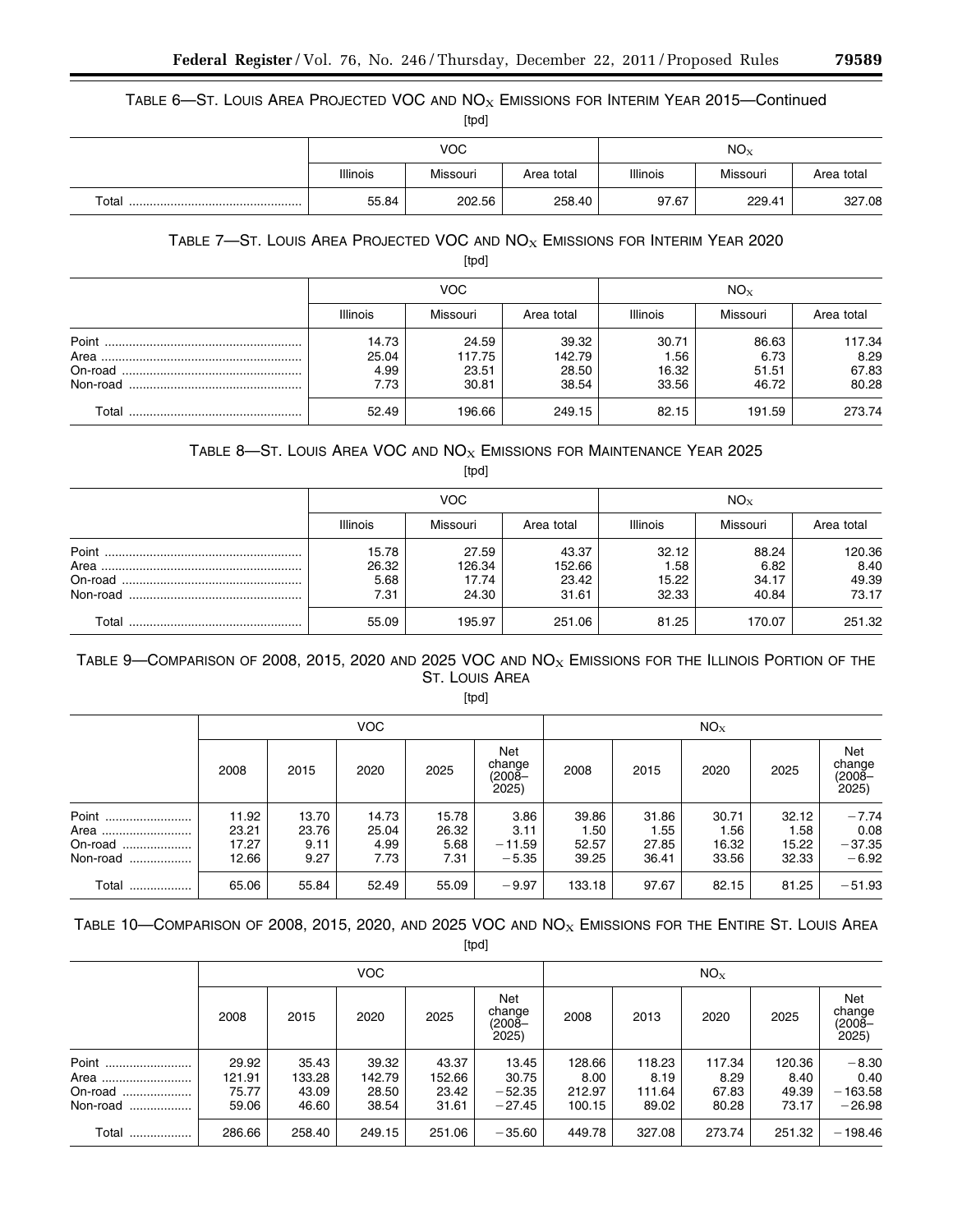The emission projections show that Illinois and Missouri do not expect emissions in the St. Louis area to exceed the level of the 2008 attainment year inventory during the maintenance period. As shown in Table 9, VOC and  $NO<sub>X</sub>$  emissions in the Illinois portion of the St. Louis area are projected to decrease by 9.97 tpd and 51.93 tpd, respectively, between 2008 and 2025. As shown in Table 10, VOC and  $NO<sub>X</sub>$ emissions in the entire St. Louis area are projected to decrease by 35.60 tpd and 198.46 tpd, respectively, between 2008 and 2025.

Because the St. Louis area is affected by the transport of ozone and its precursors, the reduction of  $NO<sub>X</sub>$ emissions in upwind areas will help to ensure that the area will maintain the 1997 8-hour ozone standard in the future. On August 8, 2011, at 76 FR 48208, EPA promulgated the CSAPR to address interstate transport of emissions. The CSAPR requires substantial reductions of  $NO<sub>x</sub>$  emissions from EGUs across most of Eastern United States, with implementation beginning on January 1, 2012. Compared to 2005 emissions, EPA estimates that by 2014 this rule and other Federal rules will lower  $NO<sub>x</sub>$  ozone season emissions from power plants by 340,000 tons.

Further, ozone modeling performed by the Lake Michigan Air Directors Consortium supports the conclusion that the St. Louis area will maintain the 1997 8-hour ozone standard throughout the maintenance period. Peak modeled ozone levels in the area for 2012 and 2018 are 0.084 ppm, and 0.080 ppm, respectively. These projected ozone levels were modeled applying only legally enforceable controls; *e.g.,*  consent decrees, rules, the NO<sub>X</sub> SIP Call, Federal motor vehicle control programs, etc. The modeling runs did not include emission reductions for implementation of the CSAPR. With the implementation of the CSAPR, actual 2018 ozone levels would be expected to be lower.

As part of its maintenance plan, Illinois elected to include a ''safety margin'' for the area. A ''safety margin'' is the difference between the attainment level of emissions (from all sources) and the projected level of emissions (from all sources) in the maintenance plan which continues to demonstrate attainment of the standard. The attainment level of emissions is the level of emissions during one of the years in which the area met the NAAQS. The St. Louis area attained the 1997 8 hour ozone NAAQS during the 2007– 2009 time period. Illinois used 2008 as the attainment level of emissions for the area. For the Illinois portion of the St.

Louis area, the emissions from point, area, non-road, and mobile sources in 2008 equaled 65.06 tpd of VOC. In the maintenance plan, IEPA projected VOC emissions for the year 2025 to be 55.09 tpd of VOC. The SIP submissions demonstrate that the St. Louis area will continue to maintain the standard with emissions at this level. The safety margin for VOC is calculated to be the difference between these amounts or, in this case, 9.97 tpd of VOC for 2025. By this same method, 51.93 tpd (i.e., 133.18 tpd less 81.25 tpd) is the safety margin for  $NO<sub>x</sub>$  for 2025. The safety margin, or a portion thereof, can be allocated to any of the source categories, as long as the total attainment level of emissions is maintained.

#### d. Monitoring Network

Illinois currently operates five ozone monitors and Missouri operates six monitors in the St. Louis area. In its redesignation request, IEPA has committed to continue to monitor ozone levels according to an EPA approved monitoring plan. Should changes in the location of an ozone monitor become necessary, IEPA commits to work with EPA to ensure the adequacy of the monitoring network. Illinois remains obligated to continue to quality assure monitoring data in accordance with 40 CFR part 58 and enter all data into the AQS in accordance with Federal guidelines.

# e. Verification of Continued Attainment.

Continued attainment of the ozone NAAQS in the St. Louis area depends, in part, on the State's efforts toward tracking indicators of continued attainment during the maintenance period. IEPA's plan for verifying continued attainment of the 8-hour standard in the St. Louis area consists of plans to continue ambient ozone monitoring in accordance with the requirements of 40 CFR part 58. In addition IEPA commits to compiling VOC and  $NO<sub>x</sub>$  emissions inventories every three years to facilitate emissions trends analyses. The State is required to develop and submit periodic emission inventories as specified in the Federal Consolidated Emissions Reporting Rule (67 FR 39602, June 10, 2002).

#### f. Contingency Plan

The contingency plan provisions are designed to promptly correct or prevent a violation of the NAAQS that might occur after redesignation of an area to attainment. Section 175A of the CAA requires that a maintenance plan include such contingency measures as EPA deems necessary to assure that the state will promptly correct a violation of

the NAAQS that occurs after redesignation. The maintenance plan should identify the contingency measures to be adopted, a schedule and procedure for adoption and implementation of the contingency measures, and a time limit for action by the state. The state should also identify specific indicators to be used to determine when the contingency measures need to be adopted and implemented. The maintenance plan must include a requirement that the state will implement all measures with respect to control of the pollutant(s) that were contained in the SIP before redesignation of the area to attainment. See section 175A(d) of the CAA.

As required by section 175A of the CAA, Illinois has adopted a contingency plan for the St. Louis area to address possible future ozone air quality problems. The contingency plan adopted by Illinois has two levels of response, Level I and Level II.

A Level I response will be triggered in the event that: (1) The fourth highest 8 hour ozone concentration at any monitoring site in the St. Louis area exceeds 84 parts per billion (ppb) in any year, or (2) if VOC or  $NO<sub>x</sub>$  emissions increase more than 5% above the levels contained in the attainment year emissions inventory. IEPA will work with the Missouri Department of Natural Resources to evaluate the causes of high ozone levels or the emissions trends and to determine appropriate control measures needed to ensure continued attainment of the ozone standard. Control measures selected under a Level I trigger will be adopted within 18 months after a determination is made and implemented within 24 months of adoption.

A Level II response will be triggered in the event that a violation of the 8 hour standard is monitored within the St. Louis area. To select appropriate corrective measures, IEPA will work with Missouri to conduct a comprehensive study to determine the causes of the violation and the control measures necessary to mitigate the problem. Implementation of necessary controls in response to a Level II trigger will take place as expeditiously as possible, but in no event later than 18 months after IEPA makes a determination, based on quality-assured ambient monitoring data, that a violation of the NAAQS has occurred.

IEPA included the following list of potential contingency measures in its maintenance plan:

i. Multi-Pollutant Program for electric generating units;

ii. NO<sub>X</sub> RACT;

iii. Clean Air Transport Rule;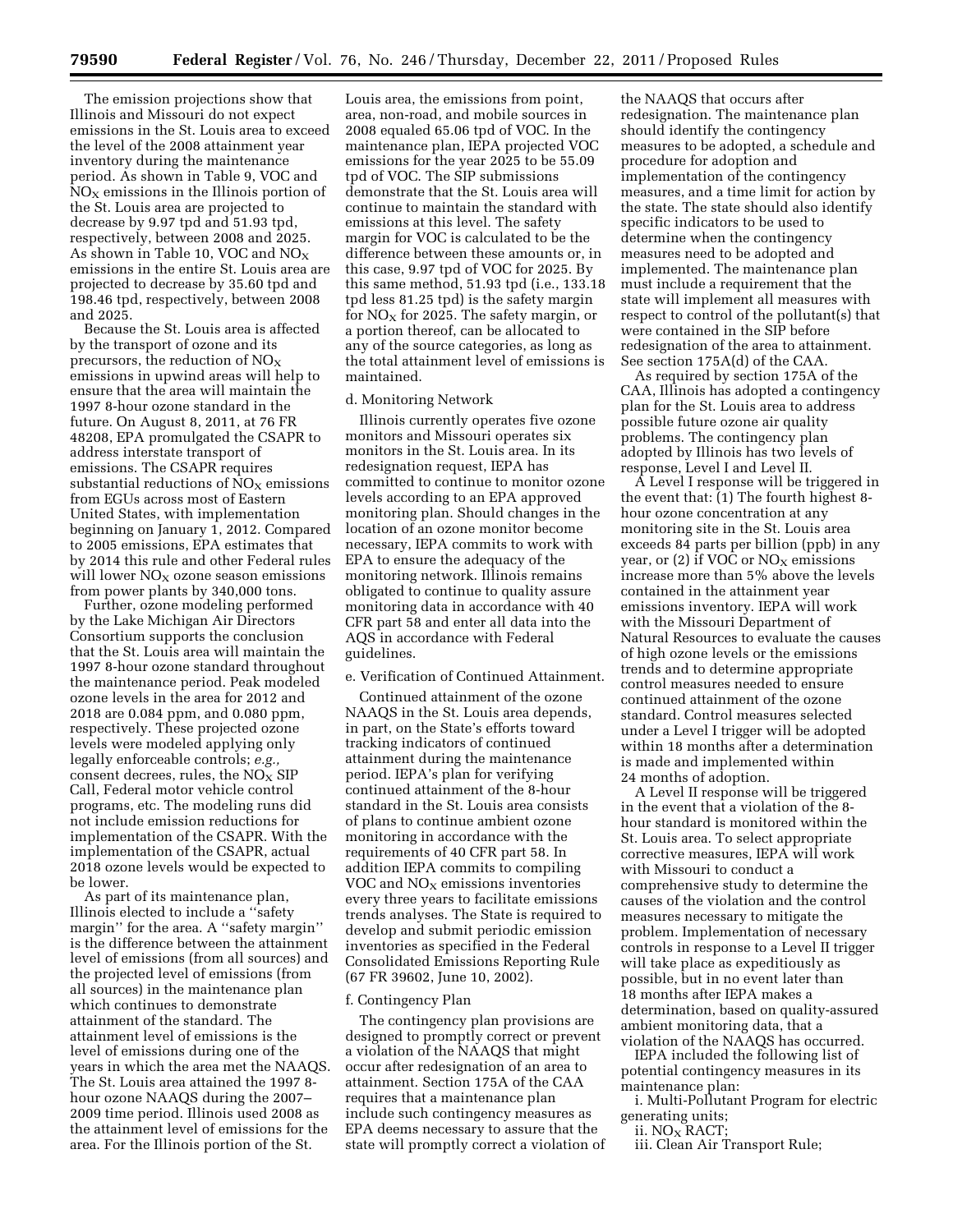iv. Best Available Retrofit

Technology; v. Broader geographic applicability of existing measures;

vi. Tier 2 Vehicle Standards and Low Sulfur Fuel;

vii. Heavy Duty Diesel Standards and Low Sulfur Diesel Fuel;

viii. High-enhanced I/M;

ix. Federal railroad/locomotive standards;

x. Federal commercial marine vessel engine standards;

xi. Portable fuel containers;

xii. Architectural/Industrial

Maintenance (AIM) Coatings rule; xiii. Commercial and Consumer

Products rule; and

xiv. Aerosol coatings rule.

To qualify as a contingency measure, emissions reductions from that measure must not be factored into the emissions projections used in the maintenance plan.

g. Provisions for Future Updates of the Ozone Maintenance Plan

As required by section 175A(b) of the CAA, IEPA commits to submit to the EPA an updated ozone maintenance plan eight years after redesignation of the St. Louis area to cover an additional ten-year period beyond the initial tenyear maintenance period. As required by section 175A of the CAA, Illinois has committed to retain the VOC and  $NO<sub>X</sub>$ control measures contained in the SIP prior to redesignation. Illinois also states that any revision to the control measures included as part of the maintenance plan will be submitted to EPA for approval as a SIP revision, and will be accompanied by a showing that such changes will not interfere with maintenance of the NAAQS.

EPA has concluded that the maintenance plan adequately addresses the five basic components of a maintenance plan: attainment inventory, maintenance demonstration, monitoring network, verification of continued attainment, and a contingency plan. Thus EPA proposes to find that the maintenance plan SIP revision submitted by Illinois for the St. Louis area meets the requirements of section 175A of the CAA.

#### *B. Adequacy of the MVEBs*

Under the CAA, states are required to submit, at various times, control strategy SIP revisions and ozone maintenance plans for ozone nonattainment areas and for areas seeking redesignations to attainment of the ozone standard. These emission control strategy SIP revisions (*e.g.,* RFP and attainment demonstration SIP revisions) and ozone maintenance plans create MVEBs based on on-road

mobile source emissions for criteria pollutants and/or their precursors to address pollution from cars and trucks. The MVEBs are the portions of the total allowable emissions that are allocated to highway and transit vehicle use that, together with emissions from other sources in the area, will provide for attainment or maintenance.

Under 40 CFR part 93, a MVEB for an area seeking a redesignation to attainment is established for the last year of the maintenance plan. The MVEB serves as a ceiling on emissions from an area's planned transportation system. The MVEB concept is further explained in the preamble to the November 24, 1993, transportation conformity rule (58 FR 62188).

Under section 176(c) of the CAA, transportation plans and transportation improvement programs (TIPs) must ''conform'' to (i.e., be consistent with) the SIP. Conformity to the SIP means that transportation activities will not cause new air quality violations, worsen existing air quality violations, delay timely attainment of the NAAQS or delay an interim milestone. If a transportation plan or TIP does not conform, most new transportation projects that would expand the capacity of roadways cannot go forward. Regulations at 40 CFR part 93 set forth EPA policy, criteria, and procedures for demonstrating and assuring conformity of such transportation activities to a SIP.

When reviewing SIP revisions containing MVEBs, including attainment strategies, rate-of-progress plans, and maintenance plans, EPA must affirmatively approve and find that the MVEBs are ''adequate'' for use in determining transportation conformity. Once EPA affirmatively approves or finds the submitted MVEBs to be adequate for transportation conformity purposes, the MVEBs must be used by state and Federal agencies in determining whether proposed transportation projects conform to the SIP as required by section 176(c) of the CAA. EPA's substantive criteria for determining the adequacy of MVEBs are set out in 40 CFR 93.118(e)(4).

EPA's process for determining adequacy of a MVEB consists of three basic steps: (1) Providing public notification of a SIP submission; (2) providing the public the opportunity to comment on the MVEB during a public comment period; and, (3) EPA's finding of adequacy. The process of determining the adequacy of submitted SIP MVEBs is codified at 40 CFR 93.118.

The maintenance plan submitted by Illinois for the St. Louis area contains new VOC and  $NO<sub>x</sub>$  MVEBs for the Illinois portion of the area for the years

2008 and 2025. The availability of the SIP submission with these 2008 and 2025 MVEBs was announced for public comment on EPA's Adequacy Web site on September 26, 2011, at: *[http://](http://www.epa.gov/otaq/stateresources/transconf/currsips.htm) [www.epa.gov/otaq/stateresources/](http://www.epa.gov/otaq/stateresources/transconf/currsips.htm)  [transconf/currsips.htm.](http://www.epa.gov/otaq/stateresources/transconf/currsips.htm)* The EPA public comment period on adequacy of the 2008 and 2025 MVEBs for the Illinois portion of the St. Louis area closed on October 26, 2011. No comments on the submittal were received during the adequacy comment period. The submitted maintenance plan, which included the MVEBs, was endorsed by the Governor (or his or her designee) and was subject to a State public hearing. The MVEBs were developed as part of an interagency consultation process which includes Federal, State, and local agencies. The MVEBs were clearly identified and precisely quantified. These MVEBs, when considered together with all other emissions sources, are consistent with maintenance of the 1997 8-hour ozone standard.

EPA, through this rulemaking, has found adequate and is proposing to approve the MVEBs for use to determine transportation conformity in the Illinois portion of the St. Louis area because EPA has determined that the area can maintain attainment of the 1997 8-hour ozone NAAQS for the relevant maintenance period with mobile source emissions at the levels of the MVEBs. IEPA has determined the 2008 MVEBs for the Illinois portion of the St. Louis area to be 17.27 tpd for VOC and 52.57 tpd for  $NO<sub>X</sub>$ . IEPA has determined the 2025 MVEBs for the Illinois portion of the St. Louis area to be 5.68 tpd for VOC and 15.22 tpd for  $NO<sub>X</sub>$ . These MVEBs are consistent with the on-road mobile source VOC and NO<sub>X</sub> emissions for 2008 and 2025, as summarized in Table 8 above. Illinois has demonstrated that the St. Louis area can maintain the 1997 8-hour ozone NAAQS with mobile source emissions in the Illinois portion of the area of 16.53 tpd and 7.70 tpd of VOC and 30.84 tpd and 10.34 tpd of  $NO<sub>x</sub>$  in 2008 and 2025, respectively, since emissions will remain under attainment year emission levels.

Because the MVEBs are based on the MOVES model, the grace period before MOVES is required for new conformity determinations for the Illinois portion of the St. Louis area ends on the effective date of this approval. See Question 11 of the Policy Guidance on the Use of MOVES2010 for SIP Development (*[http://epa.gov/otaq/models/moves/](http://epa.gov/otaq/models/moves/420b09046.pdf) [420b09046.pdf](http://epa.gov/otaq/models/moves/420b09046.pdf)*).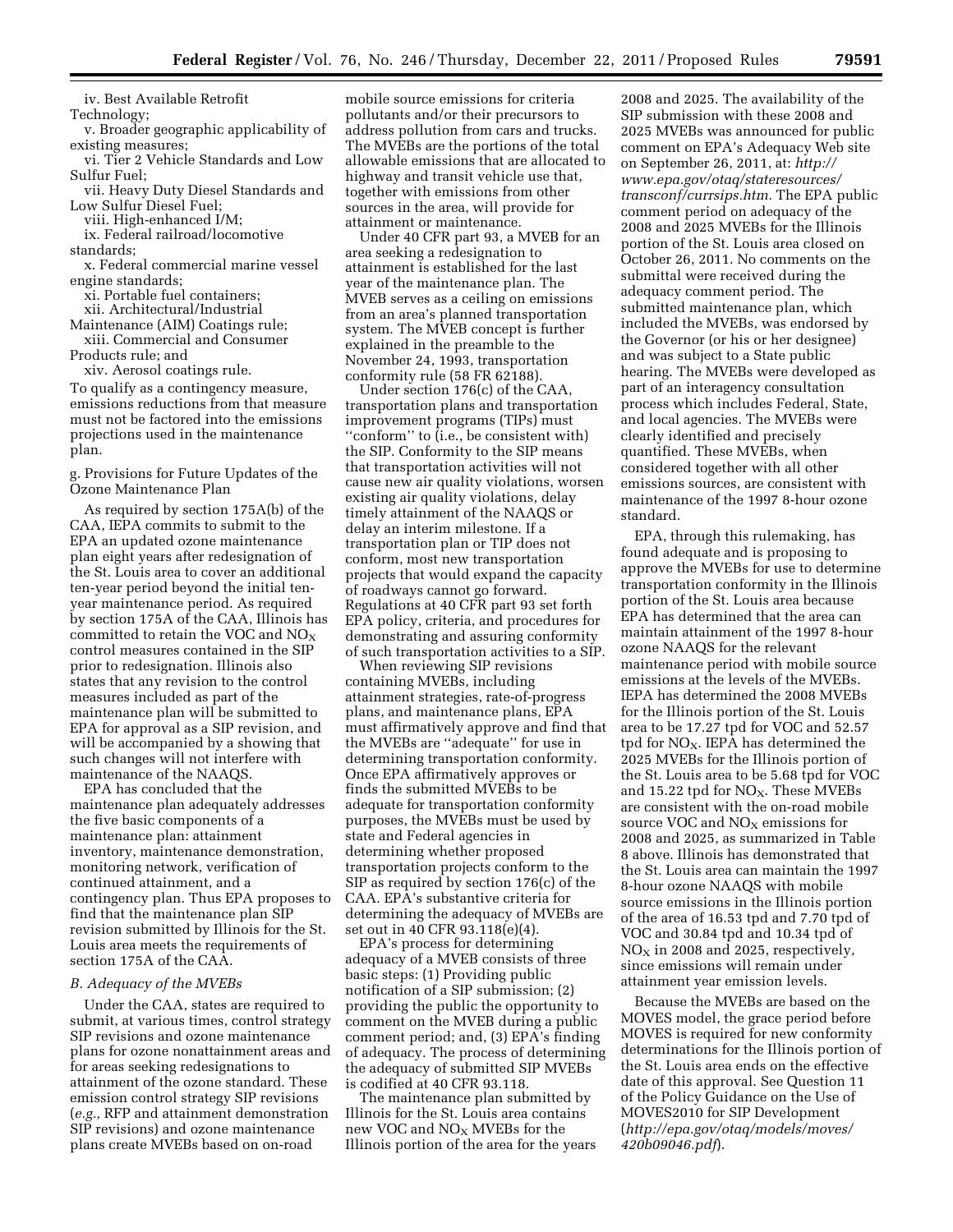# *C. 2002 Comprehensive Emissions Inventory*

As discussed above, section 182(a)(1) of the CAA requires states with ozone nonattainment areas to submit comprehensive, accurate and current inventories of actual emissions from all sources in the nonattainment area. On June 21, 2006, IEPA submitted a 2002 emissions inventory to meet this requirement. On September 16, 2011, IEPA supplemented this submittal by replacing on-road emissions estimates derived using the MOBILE6 model with on-road emissions estimates derived using EPA's MOVES model. Emissions contained in the comprehensive 2002 inventory cover the general source categories of point sources, area sources, on-road mobile sources, and non-road mobile sources. All emission summaries were accompanied by source-specific descriptions of emission calculation procedures and sources of input data.

IEPA prepared the point source inventory using source reported actual 2002 emissions data from annual emissions reports. Where necessary, the emissions were adjusted for a typical summer day at each emission unit within the source. The annual emissions reports provided ozone season hourly emissions and operating schedules that enabled the calculation of ozone season weekday emissions.

Illinois used several methodologies to estimate area source activity levels and emissions including applying local activity levels, apportioning national or statewide activity levels to the local level, using per capita emission factors, using per employee emission factors, and using data from inventories complied by others. Sources used by IEPA to determine activity/commodity level data and emission information include: EPA's AP–42, EPA's FIRE emission factor database, data from Federal and state agencies including EPA, the U.S. Department of Energy, the U.S. Bureau of Labor Statistics, IDOT, the Illinois Bureau of the Budget, the Illinois Department of Conservation, the Illinois Secretary of State, the Illinois Department of Revenue, and the Illinois Department of Agriculture. The documentation supplied in the submittal shows how the countyspecific emissions were calculated for each area source category.

Non-road mobile source emissions were generated using the NONROAD model version 2.20a. In addition, emissions estimates were developed for commercial marine vessels, aircraft, and railroads, three non-road categories not included in the NONROAD model.

On-road mobile emissions were prepared by IEPA using EPA's MVOES emissions model and daily VMT data provided by IDOT.

IEPA's submittal documents 2002 emissions in the Illinois portion of the St. Louis area in units of tons per summer day. The 2002 summer day emissions of VOC and  $NO<sub>x</sub>$  are summarized in Table 2, above. EPA is proposing to approve this 2002 inventory as meeting the section 182(a)(1) comprehensive emissions inventory requirement.

#### **VI. Summary of Actions**

After evaluating the redesignation request submitted by Illinois, EPA concludes that the request meets the redesignation criteria set forth in section 107(d)(3)(E) of the CAA. Therefore, EPA is proposing to approve the redesignation of the Illinois portion of the St. Louis area from nonattainment to attainment for the 1997 8-hour ozone NAAQS. EPA is also proposing to approve the maintenance plan SIP revision for the Illinois portion of the St. Louis area. EPA's proposed approval of the maintenance plan is based on the State's demonstration that the plan meets the requirements of section 175A of the CAA, as described more fully above. EPA is also proposing to approve IEPA's 2002 comprehensive emissions inventory for the Illinois portion of the St. Louis area as meeting the requirements of section 182(a)(1) of the CAA. Finally, EPA finds adequate under 40 CFR 93.118(e) and is proposing to approve the State's 2008 and 2025 MVEBs for the Illinois portion of the St. Louis area.

# **VII. Statutory and Executive Order Reviews**

Under the CAA, redesignation of an area to attainment and the accompanying approval of a maintenance plan under section 107(d)(3)(E) are actions that affect the status of a geographical area and do not impose any additional regulatory requirements on sources beyond those imposed by state law. A redesignation to attainment does not in and of itself create any new requirements, but rather results in the applicability of requirements contained in the CAA for areas that have been redesignated to attainment. Moreover, the Administrator is required to approve a SIP submission that complies with the provisions of the CAA and applicable Federal regulations. 42 U.S.C. 7410(k); 40 CFR 52.02(a). Thus, in reviewing SIP submissions, EPA's role is to approve state choices, provided that they meet the criteria of the CAA. Accordingly, these actions do

not impose additional requirements beyond those imposed by state law and the CAA. For that reason, these actions:

• Are not "significant regulatory actions'' subject to review by the Office of Management and Budget under Executive Order 12866 (58 FR 51735, October 4, 1993);

• Do not impose an information collection burden under the provisions of the Paperwork Reduction Act (44 U.S.C. 3501 *et seq.*);

• Are certified as not having a significant economic impact on a substantial number of small entities under the Regulatory Flexibility Act (5 U.S.C. 601 *et seq.*);

• Do not contain any unfunded mandate or significantly or uniquely affect small governments, as described in the Unfunded Mandates Reform Act of 1995 (Pub. L. 104–4);

• Do not have Federalism implications as specified in Executive Order 13132 (64 FR 43255, August 10, 1999);

• Are not an economically significant regulatory action based on health or safety risks subject to Executive Order 13045 (62 FR 19885, April 23, 1997);

• Are not a significant regulatory action subject to Executive Order 13211 (66 FR 28355, May 22, 2001);

• Are not subject to requirements of section 12(d) of the National Technology Transfer and Advancement Act of 1995 (15 U.S.C. 272 note) because application of those requirements would be inconsistent with the CAA; and

• Do not provide EPA with the discretionary authority to address, as appropriate, disproportionate human health or environmental effects, using practicable and legally permissible methods, under Executive Order 12898 (59 FR 7629, February 16, 1994).

In addition, this rule does not have tribal implications as specified by Executive Order 13175 (65 FR 67249, November 9, 2000), because redesignation is an action that affects the status of a geographical area and does not impose any new regulatory requirements on tribes, impact any existing sources of air pollution on tribal lands, nor impair the maintenance of ozone national ambient air quality standards in tribal lands.

#### **List of Subjects**

#### *40 CFR Part 52*

Environmental protection, Air pollution control, Intergovernmental relations, Nitrogen oxides, Ozone, Volatile organic compounds.